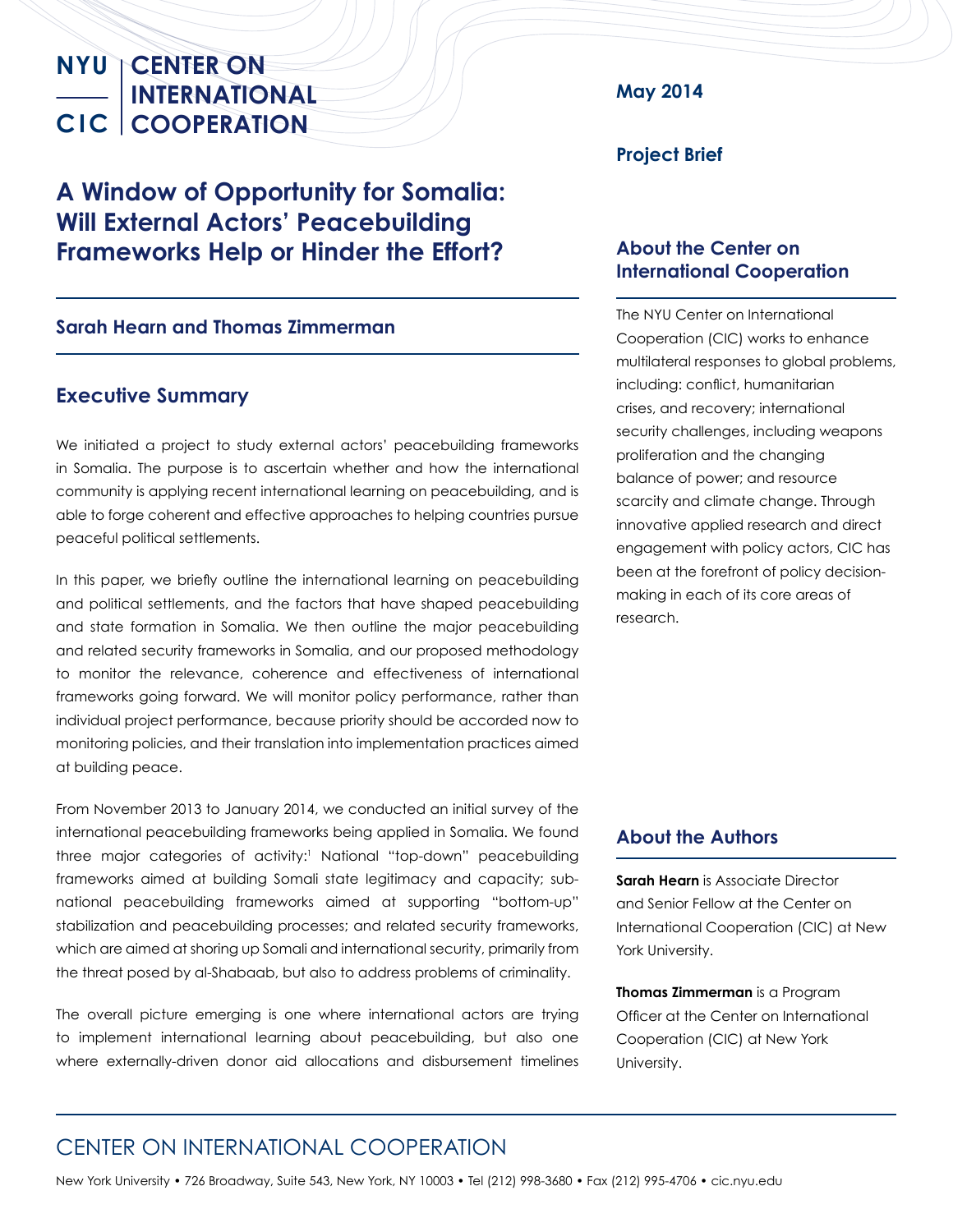risk undercutting Somali decision-making and consensus-building on peacebuilding. We found divergent concepts about what "peacebuilding," "statebuilding" and "stabilization" mean among external actors, which leads to different approaches and practices on the ground. Taking a step back to consider how aid decisions should relate to ongoing Somali political processes seems necessary.

A meta-question that emerged from our initial survey of peacebuilding frameworks relates to the strategic logic that shapes donor practices and decision-making in the country. We found support, both for a centralized aid compact predicated on state sovereignty governed by Mogadishu, and bottom-up investments in peripheral quasi-state formation processes in Somaliland, Puntland and South-Central Somalia. Donors may be hedging their bets across Somali institutions in the absence of a strong Somali consensus, pursuing both "top-down" and "bottom-up" approaches. However, these various investments might not constitute a coherent peacebuilding strategy.

Finally, international actors are countering violent extremism and criminality, with efforts that are separate from those aimed at Somali state formation and peacebuilding. These security initiatives may conflict with peacebuilding.

Accordingly, our future monitoring will focus on: the formulation and implementation of the Somalia peacebuilding compact and external actors' interaction with Somali political negotiations; varying approaches and practices to peacebuilding and stabilization at the sub-national level; and security frameworks and their impact on peacebuilding at the local and national levels. We will conduct a series of "deep dives" into these areas over the next year. We hope this paper on our research framework will form a strong basis for consultation with major stakeholders.

#### **Acknowledgments**

The authors would like to thank Sagal Abshir for her substantive inputs and regional expertise, as well as Dr. Ben Oppenheim for his guidance and contributions on peacebuilding monitoring methodology. They would also like to thank Dr. Barnett Rubin, Dr. Bruce Jones, Marc Jacquand, Benjamin Tortolani, Richard Gowan and Dr. Aisha Ahmad for their inputs and insightful comments on this research process to date. We would also like to thank the stakeholders that were able to meet with us and offer insights, including the Governments of Somalia, Sweden, UK, USA, and representatives of the EU, the World Bank, the UN, AMISOM and Interpeace.

#### A WINDOW OF OPPORTUNITY FOR SOMALIA

Center on International Cooperation • 726 Broadway, Suite 543, New York, NY 10003 • Tel (212) 998-3680 • Fax (212) 995-4706 • cic.nyu.edu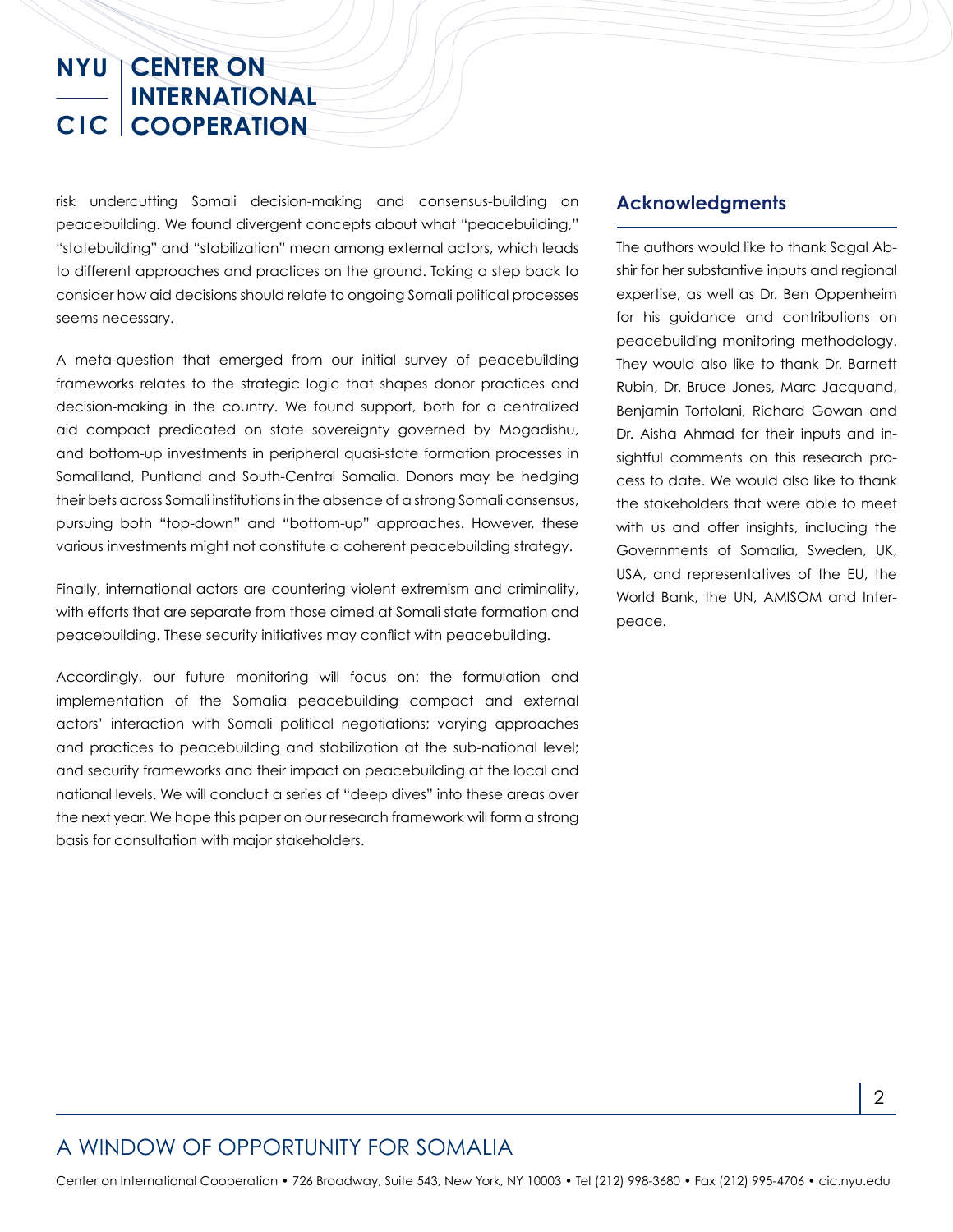#### **Introduction**

In war-torn societies, windows of opportunity can open up to building peace. One such window has opened in Somalia, with the removal by the African Union Mission in Somalia (AMISOM) of the al-Shabaab movement from strategic towns and ports in South-Central Somalia, and the election of President Hassan Sheikh Mohamud in 2012. Numerous prior peacebuilding efforts and attempts at building a centralized Somali national government have failed. The conditions and risks that have sustained the conflict for decades continue to exist: the collapse of the central state and lawlessness in some areas; a fractious society riven by clan politics; widespread poverty, environmental devastation and youth unemployment; a booming war economy that benefits a powerful elite; the emergence of a radical interpretation of Islam, in the form of the al-Shabaab insurgency; and a fragmented international community which has pursued competing objectives.

At this seemingly pivotal moment, how should external actors engage in building peace in the country, and how do they know if their actions are helping or undercutting the prospects for a more durable Somali political settlement?

We initiated a project to conduct strategic monitoring of international peacebuilding and related security frameworks in Somalia to test these questions. Our purpose is to shed light on the extent to which the international community's policies, strategies and implementation practices appear to support the emergence of a new political settlement in Somalia, and to develop lessons of wider global implication on the international community's approaches. At this stage, we will not monitor the impact of projects and programs (which in many cases are still under design or in their early days), but rather the efforts of the international community to forge an effective and coherent approach to peacebuilding in the country, which draws on recent international policy learning.

In this paper, we briefly summarize international policy learning on peacebuilding, statebuilding and political settlements, major factors shaping the prospects for peacebuilding in Somalia, and our initial findings on the international frameworks being applied in Somalia. We then explain our qualitative methodological approach to monitoring going forward.

#### **International Learning on Peacebuiding and Statebuilding**

During the 1990s, a rise in intrastate conflicts generated increased international focus on peacebuilding. A sequential approach to the transition from war to peace that had characterized interstate conflicts did not hold in the complex civil conflicts after the Cold War.<sup>2</sup> Such conflicts did not end in decisive military victories and reconstruction phases, but rather countries were trapped in cycles of conflict, with complex causes that risked flaring into violence as states formed. As international understanding of state formation and conflict grew, the UN and others started to develop peacebuilding as a field in its own right.

The concept was first introduced in Boutros Boutros-Ghali's Agenda for Peace in 1992,<sup>3</sup> which defined peacebuilding as "action to identify and support structures which will tend to strengthen and solidify peace in order to avoid a relapse into conflict." The UN developed the peacebuilding concept further in the 2000 "Brahimi Report"4 and the 2004 report of the High-

## A WINDOW OF OPPORTUNITY FOR SOMALIA

Center on International Cooperation • 726 Broadway, Suite 543, New York, NY 10003 • Tel (212) 998-3680 • Fax (212) 995-4706 • cic.nyu.edu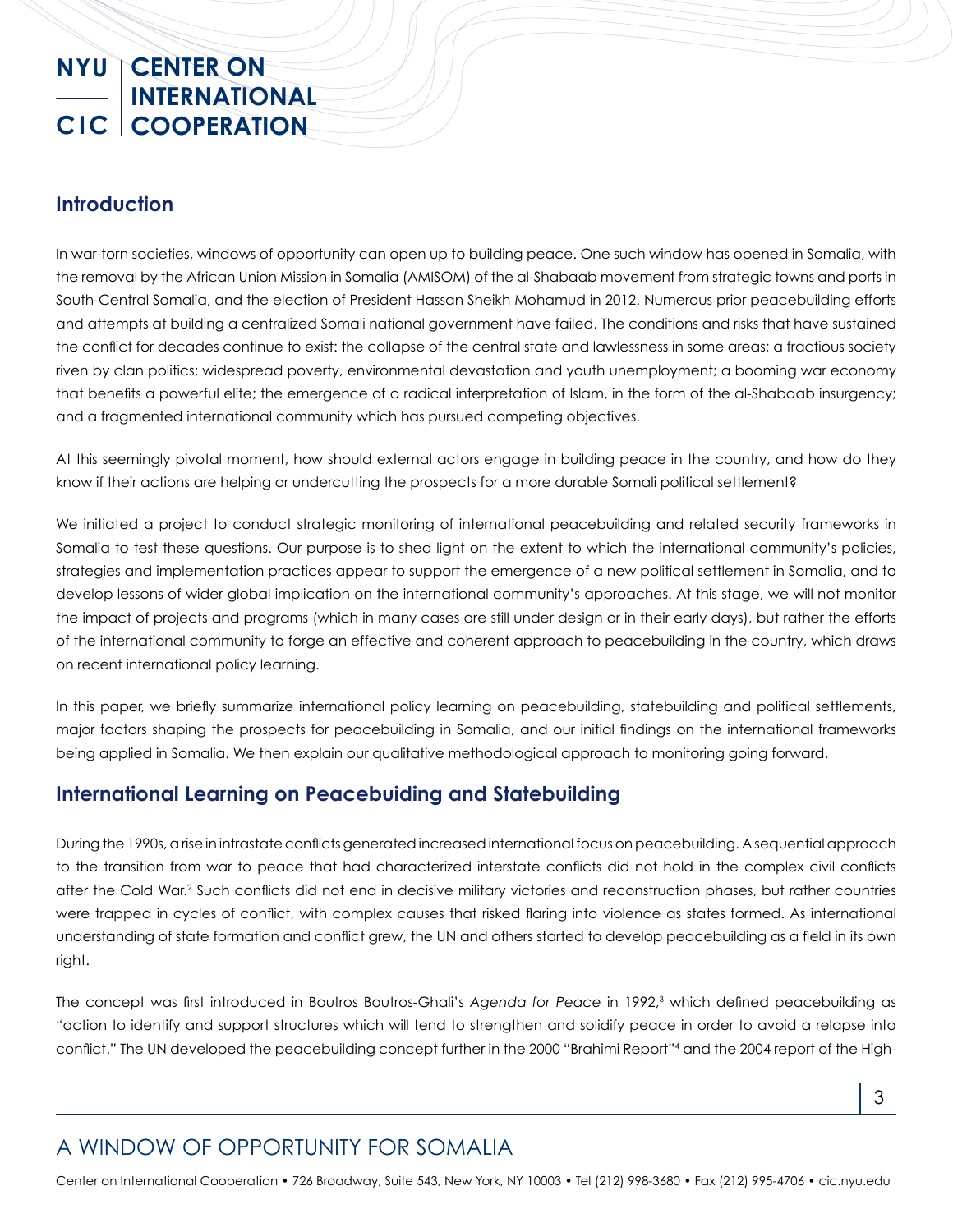level Panel on Threats, Challenges, and Change,<sup>5</sup> to encapsulate a cyclical view of the causes of conflict and relapse and responses to addressing them.

Concepts of "peacebuilding" and "statebuilding" relate to the historical processes by which a state's institutions, legitimacy and state-society relations are built. These are often described as the processes by which a state generates legitimacy and consent, through elite deals on the distribution of power, through some degree of political inclusion, and through delivering core state functions targeted to meet citizens' basic expectations. Peacebuilding has been more widely defined to also encompass processes through which historical grievances and the causes of conflict are addressed and reconciliation is pursued. Peacebuilding and statebuilding processes should contribute to the consolidation of a "political settlement" that forges a common understanding on the distribution of power and rights, and that can prevent violent conflict and enable the pursuit of long-term development.<sup>6</sup>

There are two schools of thought about what constitutes a political settlement. The first describes long-running formal and informal relations and institutions involving political actors, especially elites. The second describes the construction of more formal political agreements and power-sharing arrangements between elites (constitutions, peace agreements and so forth). In fragile states, there is a need to understand the development of political settlements through both lenses, as the formation of relations between elites, punctuated by major political agreements (Jones, Elgin, Esberg, 2012).7 These processes should not be understood in isolation from the development of wider state-society relations. Recent research on peacebuilding and statebuilding has pointed to inclusion as a major contributing factor in building greater state legitimacy and stability.<sup>8</sup> Exclusionary behavior (particularly of former rebels and militias) has also been identified as a "consistently important" factor in relapses into violent conflict (Call, 2012).<sup>9</sup>

In recent years, international policy exercises have been undertaken to identify what has gone right and wrong when external actors support peacebuilding and statebuilding, ranging from the foundations for the Republic of Korea's post-conflict success, to recovery from the genocide in Rwanda and resource conflict in Sierra Leone, to more recent experiences in "failed states'" policy in Iraq and Afghanistan. These exercises have included the 2011 World Bank World Development *Report on Conflict, Security and Development* (WDR 2011), the UN's 2011 *Report of the Secretary-General on Civilian Capacities in the Immediate Aftermath of Conflict and the International Dialogue's New Deal for Engagement in Fragile States*. i 10

Drawing on academic and practitioners' learning, these exercises have, in essence, highlighted five priorities for building a state's legitimacy and peace, latterly framed as "Peacebuilding and Statebuilding Goals" (PSGs) by the International Dialogue. These are: political inclusion, justice, security, building core state administrative functions to generate revenue and deliver basic services, and kick-starting economic regeneration, with a focus on job creation. Cutting across these prerequisites is a need to more effectively develop and transform local and national institutions, so that they can prevent conflict and instability in the long-term, and a need to identify early confidence-building measures which start to restore statesociety relations.

## A WINDOW OF OPPORTUNITY FOR SOMALIA

Center on International Cooperation • 726 Broadway, Suite 543, New York, NY 10003 • Tel (212) 998-3680 • Fax (212) 995-4706 • cic.nyu.edu

i. The International Dialogue on Peacebuilding and Statebuilding is comprised of the g7+ group of fragile states and OECD.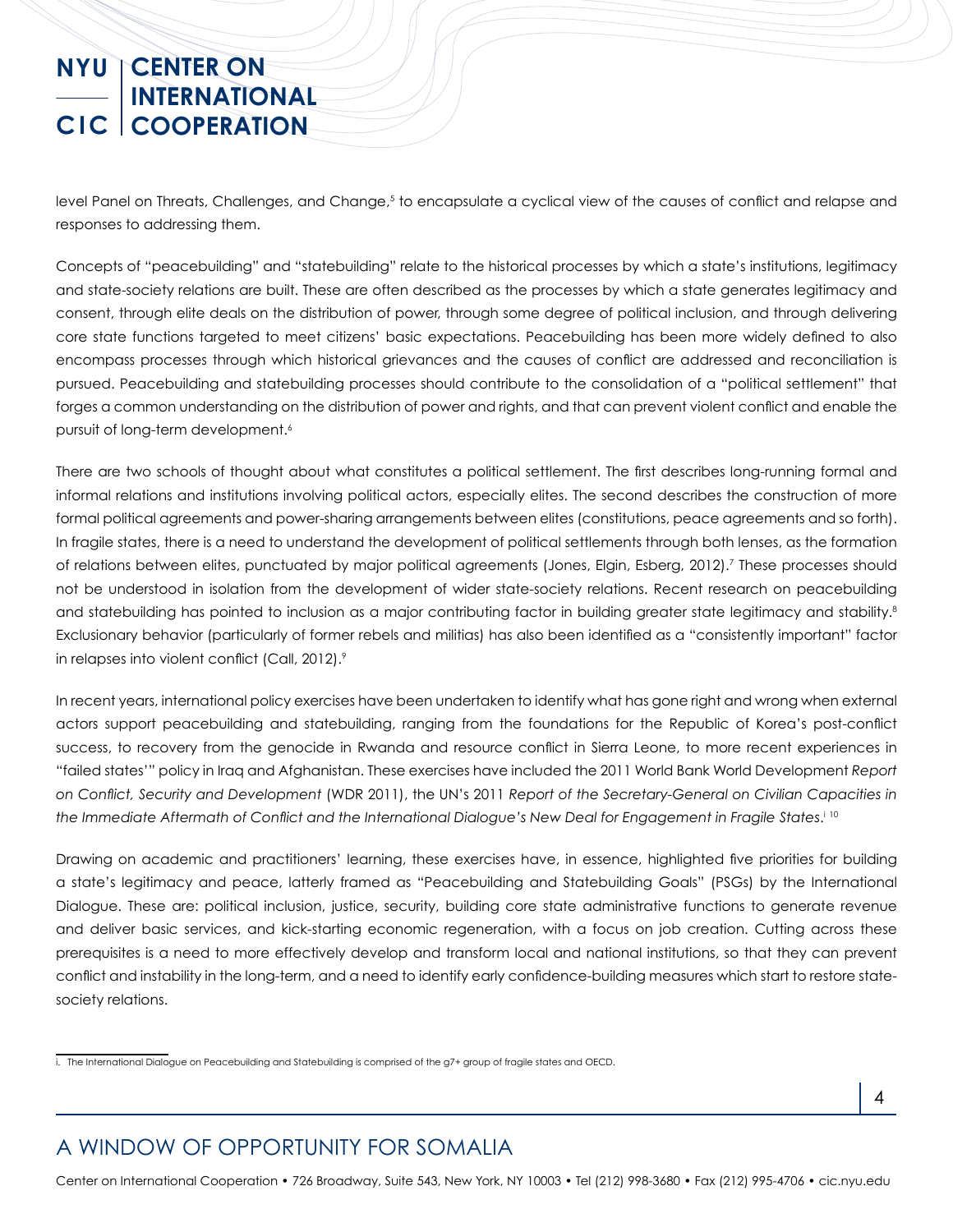Development donors also recognized that implementation practices had placed too great an emphasis upon "top-down" statebuilding and service delivery models aimed at meeting the Millennium Development Goals (MDGs), over supporting the emergence of political settlements. Accordingly, more international emphasis has been placed upon both the need to identify a wider range of actors who have skills to support political and institutional development from countries with recent, relevant experience, and a commitment to align aid to national peacebuilding priorities, defined through mutually agreed "compacts."

In the related domain of international peace and security, post-9/11 military interventions in Afghanistan, Somalia and beyond have displaced political and armed groups judged to be aligned with international terrorist organizations or otherwise illegitimate. Analysts observed that these interventions have tended to provoke new forms of resistance in the form of insurgency and highly fragmented militias, which new governments must either integrate or defeat (Rubin, 2012).<sup>11</sup> In these cases, the formation of security forces and the extension of state authority across territory have been intensely contested because they are political processes that shape the balance of power. The international community appears to be missing a "toolkit" for Security Sector Reform (SSR) and Disarmament, Demobilization and Reintegration (DDR). Because processes are not following formal peace agreements in these environments, there is limited understanding about how to approach co-opting highly fragmented militias into state structures.

In addition, there is a significant gap in international strategic lesson-learning on how counter-terrorism operations have an impact on the causes and effects of terrorism locally, and on the prospects for building local stability and peacebuilding.<sup>12</sup>

#### **Major Factors Shaping Peacebuilding and State Formation in Somalia**

Somali state formation and conflict have been shaped by the context in which the state was founded, and by its fluid clan social structures, the emergence of a war economy and criminality, a form of violent Islamism, and the objectives and influence of external actors in the country.13

The Republic of Somalia was formed on July 1, 1960, composed of former Italian and British Somaliland. Shifting allegiances and divisions between Somalia's clan and sub-clan structures have shaped a complex environment.<sup>ii</sup> Dictator Mohammad Siad Barre took control of the country in a coup d'état in 1969. He believed the only way to govern Somalia was to break the back of clan influence and attempted to enforce the state's authority through imposing a highly centralized government and a form of socialism.14 In the context of severe drought and a disastrous conflict with Ethiopia, organized clan resistance to Siad Barre grew. Civil war erupted in 1988, and in 1991, Siad Barre fled Mogadishu.15

After the collapse of the central Somali state, violence grew among civilians. Somalis ran to their respective "homelands." The Darod fled south to Kismayo (South-Central Somalia) and north towards Galkayo and beyond (the future Puntland); the Digil and Mirifle towards Baidoa in the South; the Isaaq to the northwest and Somaliland; and minority clans were dispersed

5

## A WINDOW OF OPPORTUNITY FOR SOMALIA

Center on International Cooperation • 726 Broadway, Suite 543, New York, NY 10003 • Tel (212) 998-3680 • Fax (212) 995-4706 • cic.nyu.edu

ii. Clan in Somalia is neither monolithic nor static. There are many different ways of tracing the lineage of Somali clans, but the main five clans (with the dominant sub-clans in parentheses) are: Hawiye (Abgal, Habargidir, Murursade, Hawadle); Darod (Harti, Ogaden, Marehan); Dir (Isaaq, Gadabursi, Issa, Biyamal); Digil-Mirifle (Rahanweyn and Digil); Minority clans (Shekhal, Barawan, Bantu, Reer Hamar).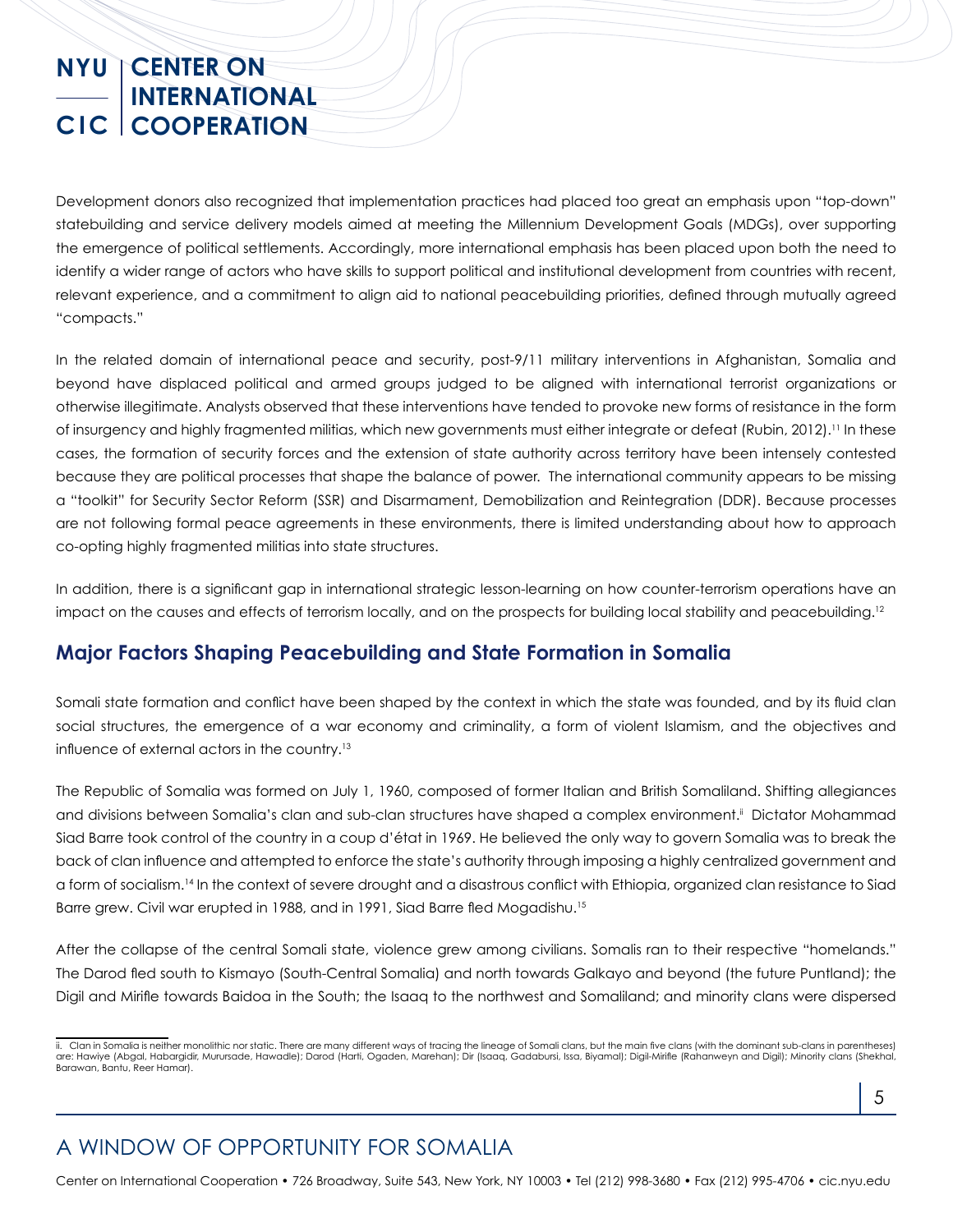all over as internally displaced persons. Millions of Somali refugees fled to neighboring countries. Mogadishu was largely left to the Hawiye, who themselves experienced bitter intra-clan conflict.

Over the two decades of conflict, Somalia has evolved into a regional collage, with wide variations in governance, institutions, economic opportunity and security. Multiple solutions to state formation and conflict have been pursued since 1991, some succeeding and others failing.

In the north, Somaliland and Puntland enjoy relative security and stability, with basic functioning state institutions and markets and a need for long-term development investment.

In 1991, Somaliland declared its independence (not secession) from Somalia as a revocation of the 1960 voluntary union. Its priority is to achieve recognition of independent statehood. When analysts studied the causal factors in Somaliland's success in state formation, they found that an absence of foreign aid and intervention was significant (along with secondary education and a widespread desire for safety). The lack of foreign aid meant that actors in Somaliland determined their own political and institutional arrangements,<sup>16</sup> (Phillips, 2013), and forced Somaliland authorities to raise revenue. These factors built confidence, institutional capacity and accountability between state and people (Eubank, 2012).<sup>17</sup>

In 1998, Puntland was formed as a regional autonomous state following a series of conferences in Gorowe involving the political and traditional leadership of the region. Puntland was an attempt to solve the problem of statelessness without seceding. Puntland's priority is to achieve a Somali political settlement based on a federal system of government.

The lower half of Somalia, including Mogadishu, is known as South-Central Somalia. It has been afflicted by conflict, lawlessness and some of the worst humanitarian disasters. Since 1991, many transitional federal governments have attempted to re-exert state authority over Somalia. Harper (2012) noted that these governments have been the result of nearly twenty international conferences and have lacked popular legitimacy because they were seen to be foreign creations, to be ineffectual, and to have lacked a permanent presence inside Somalia.<sup>18</sup>

In this government vacuum, alternate forms of governance emerged. Warlords and powerful clan leaders, supported by businessmen, divided the country into fiefdoms.<sup>19</sup> When Menkhaus (2003, 2004, 2009)<sup>20</sup> analyzed the evolution of the conflict in Somalia, he found a dominant driver of the conflict was the emergence of a war economy based on control of diverted aid and illicit goods (such as illegal weapons and other forms of criminality). Many of these warlords and business interests emerged at the expense of traditional clan authority in the South. The growth of a war economy exacerbated tensions and capitalized upon the lawlessness that grew out of the collapse of the Somali central state.

In parallel, a successful class of entrepreneurial actors started to provide services. One report argued that while some business elites had benefited from the war economy, "A strong autonomous business class has emerged that recognises the need for a viable government. Early in the conflict many businesses engaged in illicit activities, which benefitted from a lack of viable government. A move to legitimate productive investments has seen the business class shift in support of a strong

## A WINDOW OF OPPORTUNITY FOR SOMALIA

Center on International Cooperation • 726 Broadway, Suite 543, New York, NY 10003 • Tel (212) 998-3680 • Fax (212) 995-4706 • cic.nyu.edu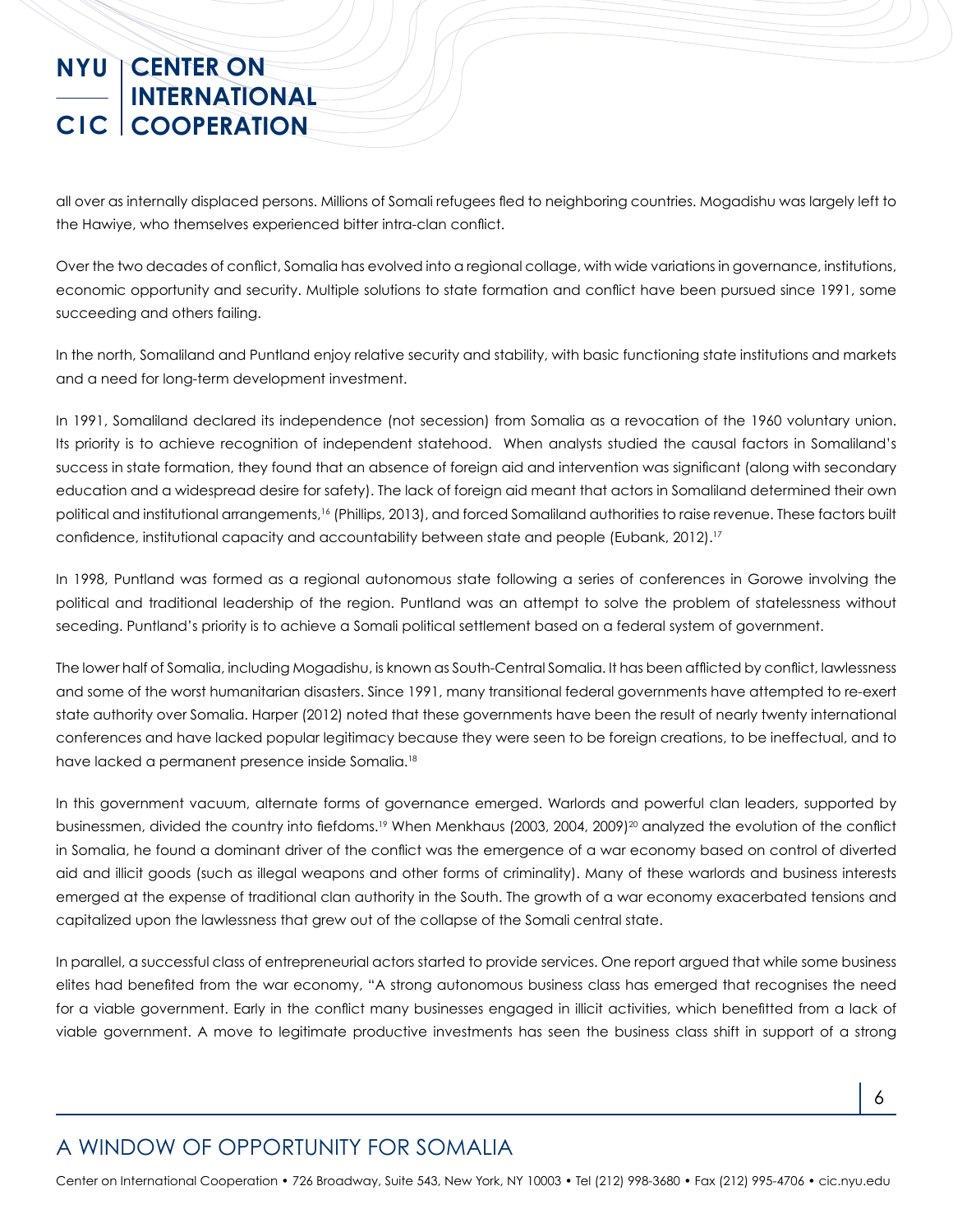government[…] There is a sense of emerging partnership between government and the state, with unconventional publicprivate partnerships being developed in response to current government constraints."<sup>21</sup>

Local alternate governance systems also developed through Sharia courts. The Union of Islamic Courts (UIC) grew as a loose affiliation of these courts and clans in opposition to warlords and criminal business interests. By 2006, the UIC was in control of much of South-Central Somalia, including Mogadishu. The UIC provided a degree of security and services to Somalis. Ethiopia and the West judged the UIC to pose a violent Islamist extremist threat, and the West backed the Ethiopian-led offensive in 2006 to push the UIC out of Somalia's major cities in favor of the internationally recognized Transitional Federal Government (TFG). Harper (2012) argued, "The USA and its allies…mistakenly equated a homegrown form of political Islam with the internal al-Qaeda franchise…In its original form, the UIC did not represent a new front for violent Islam."22 Menkhaus (2009)23 found a notable change in the nature of the Somali conflict after the 2006 intervention. Enmity between Somalis and Ethiopian forces, and between Somalis and predatory TFG forces, led to an energized and radicalized insurgency that recruited from radicalized youth and marginalized clans, and that spread across South-Central Somalia in opposition to the TFG and its backers. The extremist al-Shabaab movement grew from the UIC and its downfall. In 2010, al-Shabaab publicly announced its links to al-Qaeda. Al-Shabaab's cells have severely limited the space for humanitarian, civil society and political actors to operate inside South-Central Somalia, while offering basic services of its own in the areas it controls.

External actors continue to influence the conflict and the prospects for peace. Arab countries and Turkey support a centralized, capable state that shares moderate Islamic learnings. Turkey is seeking to innovate in the country through a hybrid, publicprivate model of engagement, which reflects Turkey's own experience in state formation.24 Somalia's Arab allies also seek to counter-balance Ethiopian influence in the region.

Ethiopia, Kenya and other members of the African Union, seek to secure themselves from the threat posed by al-Shabaab and al-Qaeda, as well as to exert influence in their border lands. AMISOM has been deployed since 2007, and is currently composed of Burundi, Djibouti, Ethiopia, Kenya, Sierra Leone and Uganda, with police contributions from Ghana and Nigeria. AMISOM's mandate is to stabilize the country, in order to create the conditions for humanitarian support, and to extend the writ of the Somali government and UN. AMISOM and Ethiopian operations have pushed al-Shabaab out of many of the strategic towns and ports in South-Central Somalia (Mogadishu in August 2012, Beletweyn in December 2012, Baidoa in February 2012, and Kismayo in September 2012). At the time of writing, AMISOM continues to claim the remaining towns and ports of South-Central Somalia from al-Shabaab.

Western donors are driven to curtail the threat of al-Qaeda and of criminality, and forced migration from the country. The Security Council shares these security objectives. In 2013, the United Nations Mission in Somalia (UNSOM) was mandated to provide policy advice to the Somali government and AMISOM on peacebuilding and statebuilding. Western countries and the EU have funded AMISOM, UNSOM and UN agencies for humanitarian, development and peacebuilding assistance, as well as other multilateral security and rule of law frameworks. The UK has been strongly associated with efforts to align aid to Somali national peacebuilding, statebuilding and stabilization frameworks, with Prime Minister David Cameron sponsoring two international conferences in London on the subject in 2012 and 2013.

## A WINDOW OF OPPORTUNITY FOR SOMALIA

Center on International Cooperation • 726 Broadway, Suite 543, New York, NY 10003 • Tel (212) 998-3680 • Fax (212) 995-4706 • cic.nyu.edu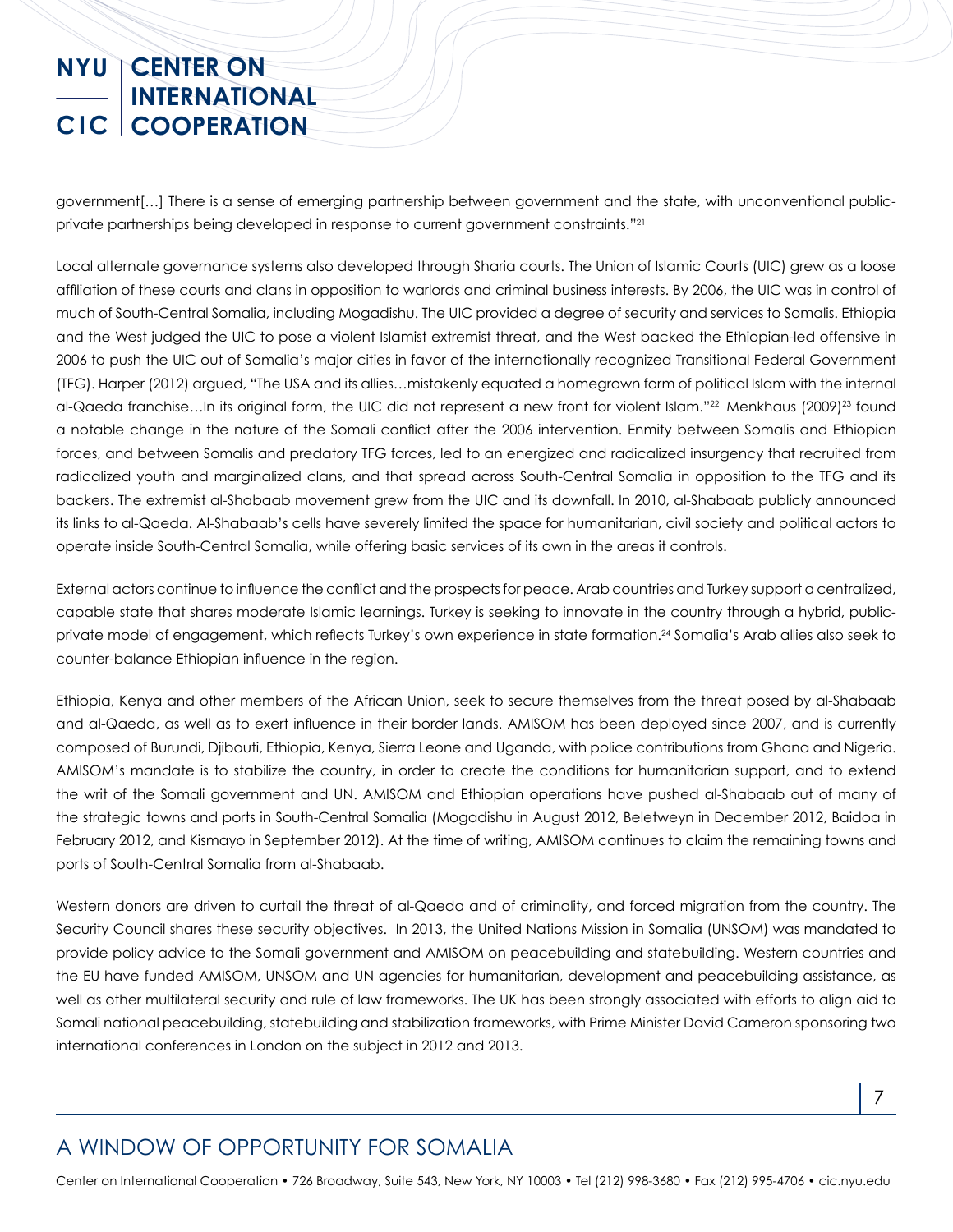International oil and gas investors are the latest external actors to get involved. The Provisional Draft Constitution does not articulate the resource-sharing arrangements between Mogadishu and the states. Regional entities such as Puntland and Somaliland are issuing concessions for oil activities in their areas. "Wildcat" companies are willing to deal directly with these regional entities, but the larger established companies prefer to deal with the government in Mogadishu.25 This issue will become more politically charged as explorations go forward.

The Mogadishu-based Federal Government of Somalia (FGS) was created on September 9, 2012, with the election of President Hassan Sheikh Mahmoud by Parliament, in accordance with the Provisional Federal Constitution. President Hassan Sheikh's election marked the end of the "transitional" period that commenced in 2004 with the creation of the first Transitional Federal Government (TFG). Many expected a fraudulent election and the reelection of the incumbent Sheikh Sharif Sheikh Ahmed. The election of the relatively unknown civil society actor, Hassan Sheikh, combined with AMISOM's successful offensive against al-Shabaab, unleashed a burst of optimism amongst Somalis and foreigners alike, and a renewed commitment to invest in peacebuilding and security in the country.

The political tasks before President Hassan Sheikh Mohamud are to negotiate a final constitution, to hold elections in 2016, and to navigate the interests of Somalia's elites and the country's external partners towards a successful conclusion in which the country continues to exit violent conflict. Somali elites and external actors are still confronted by the most contentious questions of power: resources and revenues, power-sharing arrangements, state institutions (security, justice, political, and service delivery institutions) and the depth of decentralization and federalism between Mogadishu and the states.

Consensus will be challenging to build. Segregation and division among clans and sub-clans continues. The war economy and corruption thrive and require lawlessness to operate.26 Confidence needs to be built among Somalia's political elites and among its many governmental entities. Al-Shabaab remains a force to be reckoned with as it is able to recruit from a marginalized and alienated base of youth, to control rural areas and to conduct deadly terrorist attacks.27 External actors bring multiple perspectives and interests to the table.

#### **External Actors' Peacebuilding Frameworks in Somalia**

International learning on peacebuilding would point to a need for external actors to focus now on a tightly defined number of measures, which are led and shaped by Somali leaders to:28

- Identify early confidence-building measures that start to rebuild trust and dialogue among Somalis, including among the "grassroots";
- Build Somali elites' "ownership" of policies and processes aimed at starting to address the causes of conflict;
- Start to build state legitimacy in the eyes of the people. In this regard, security, justice and jobs have been heavily emphasized in the literature;

Center on International Cooperation • 726 Broadway, Suite 543, New York, NY 10003 • Tel (212) 998-3680 • Fax (212) 995-4706 • cic.nyu.edu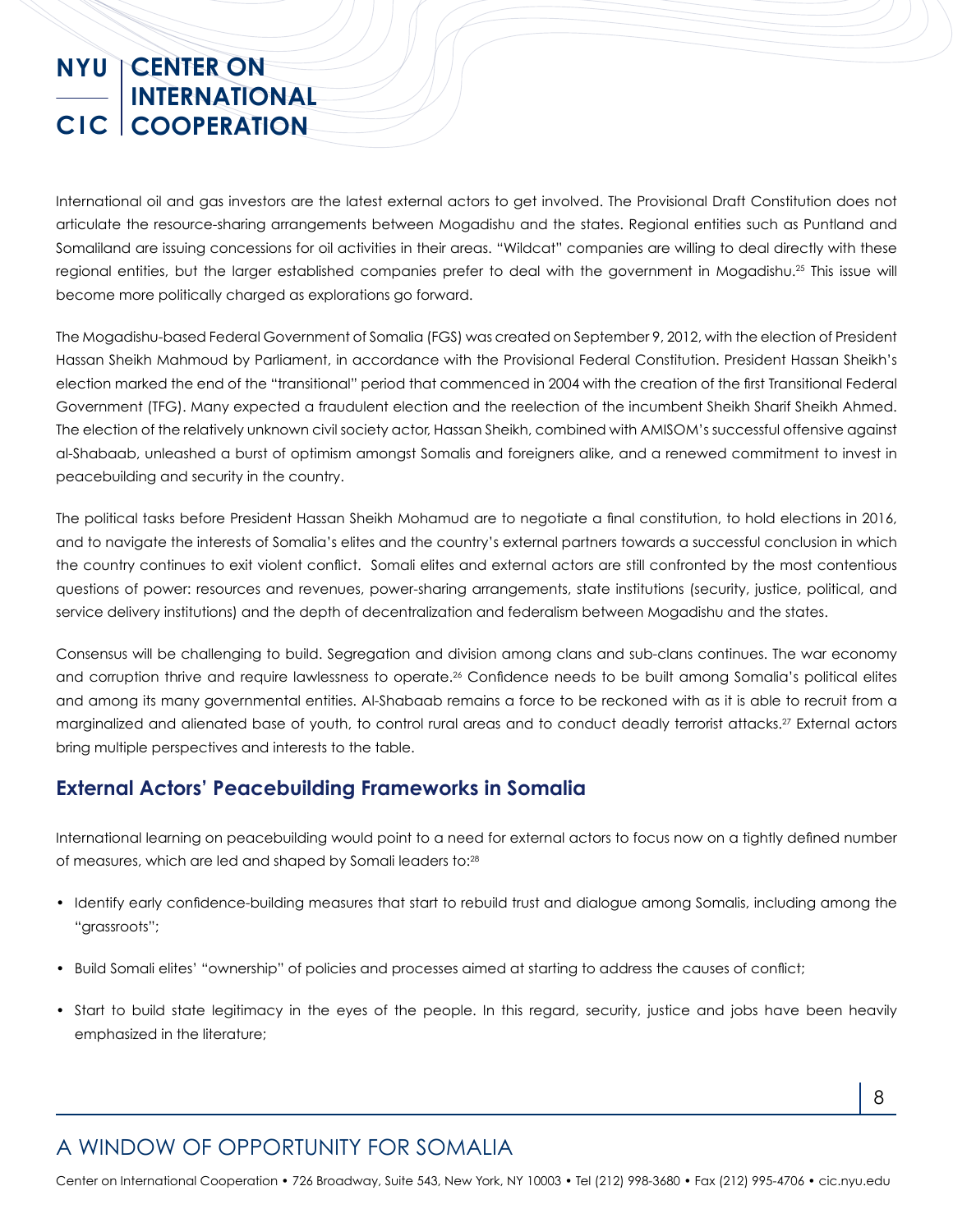- Carefully calibrate programs based on the trade-offs between arrangements which bind the most powerful Somali elites in pacts (the constitutional dialogue, formation of new states and so forth) and processes which involve Somalis more inclusively, so as to avoid a relapse into violent conflict;
- Start to support a very long process of institutional development and transformation, which is realistically grounded in the Somali political context, and builds upon existing, not externally-driven, Somali institutions and capacities;
- Identify external actors who may have empathy and the relevant recent experience to support Somalis to define and pursue their own peacebuilding objectives.

From November 2013 to January 2014, we conducted our initial survey of external peacebuilding frameworks through interviews with key actors. We found a wide array of approaches and objectives, which are difficult to piece together. We found three major categories of external actors' activity related to peacebuilding:29

- **1. National peacebuilding frameworks:** A donor effort to align aid to Somalia's New Deal Compact and to build a more legitimate and capable central Somali state, and related and overlapping political support to Somalia's political negotiations;
- **2. Sub-national peacebuilding frameworks:** Diplomatic, donor, military and regional efforts to support sub-national entities and "bottom-up" approaches to peacebuilding with a view to building the Somali state's legitimacy, including: mediation between states and Mogadishu, and between newly forming political entities in South-Central Somalia; civil society efforts to support local and "grassroots" reconciliation processes; and donor and regional support for "bottom-up" stabilization and peacebuilding processes;
- **3. Security frameworks:** A range of security efforts in pursuit of counter-terrorism, counter-piracy and counter-insurgency objectives. All have implications for Somali peacebuilding and an eventual political settlement, but are also driven by providers' national security objectives.

A meta-question which emerged from our initial survey relates to the strategic logic which shapes donor practices and decision-making in the country. Donors support both a centralized aid compact predicated on state sovereignty governed by Mogadishu, and bottom-up investments in state formation in Somaliland, Puntland and South-Central Somalia. Donors may be hedging their bets across Somali institutions in the absence of a strong Somali consensus, pursuing both "top-down" and "bottom-up" approaches. However, it is not clear how these investments form a coherent Somali peacebuilding strategy.

## A WINDOW OF OPPORTUNITY FOR SOMALIA

Center on International Cooperation • 726 Broadway, Suite 543, New York, NY 10003 • Tel (212) 998-3680 • Fax (212) 995-4706 • cic.nyu.edu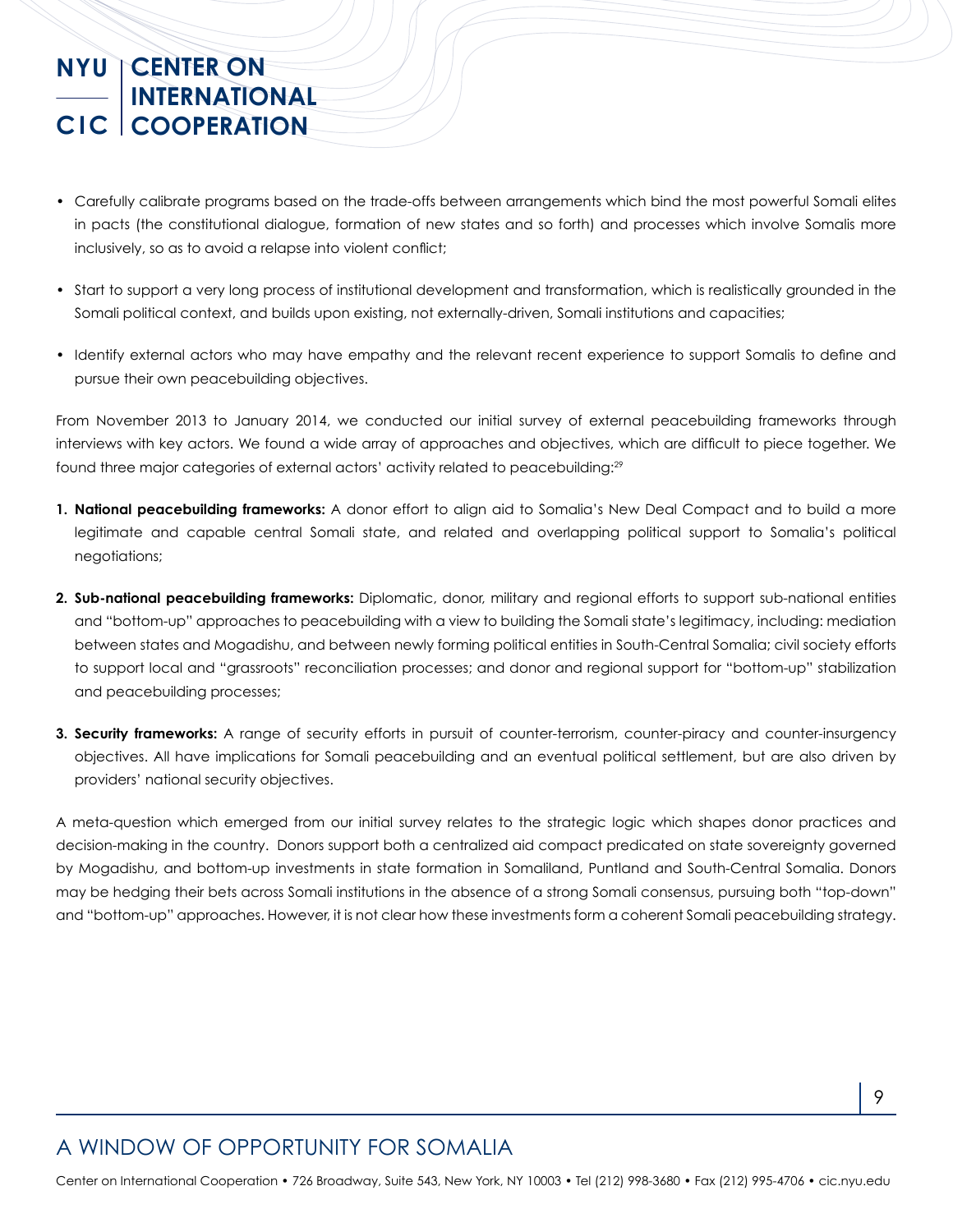#### *National Peacebuilding Frameworks*

The Federal Government of Somalia (FGS) has been strongly focused on building sovereignty and ownership. This should not be surprising given the history of transitional governments with weak popular legitimacy. This assertion of sovereignty has manifested in a clash with Somalia's neighbors (whom the FGS worries are meddling in Somalia's internal affairs) and a more assertive stance with development and humanitarian donors on Somali ownership and leadership of policy and programs.

President Hassan Sheikh announced his Six-Pillar Policy upon being elected. The policy committed the government to: (1) stability (security, rule of law and justice),(2) economic recovery,(3) peacebuilding (removing the main drivers of conflict),(4) government capacity for service delivery,(5) international relations (close ties with neighbors and allies),and (6) the unity and integrity of the country. Drafting a permanent constitution, the implementation of federalism, and preparations for elections by 2016 were absent. This omission corresponded with a Somali suspicion that the new administration was not committed to the establishment of a federal state.

The President's Six-Pillar Policy has been superseded by the Somalia Compact, which emerged from the New Deal for Somalia Donor Conference in Brussels in September 2013. Somalia became a signatory to the *New Deal for Engagement in Fragile States in 2013*. The Compact outlines aid priorities under the International Dialogue's five Peacebuilding and Statebuilding Goals (PSGs). The first PSG focuses on inclusive political processes, the finalization of the federal constitution by December 2015, and elections in 2016. The other PSGs prioritize security, justice, revenue and services, and economic development.

Adoption of the Somali New Deal Compact in Brussels in 2013 was viewed by many Western donors we encountered as a significant step toward building Somali sovereignty and ownership of peacebuilding priorities. Bilateral donors, the World Bank, and the African Development Bank pledged an approximate €1.8 billion in support of the Compact. The FGS created an Aid Coordination Office in the office of the Prime Minister and a New Deal desk in the Ministry of Finance to manage donor funding. A multi-donor Somalia Development and Reconstruction Facility (SDRF) was launched to align aid with nationally-agreed programs and Somali budget expenditure cycles. The aim is to build Somalia's capacity to directly manage the budget support it receives. The approach is to first build FGS capacity in priority-setting and oversight, and eventually, government capacity in public financial management and service delivery.

This assistance will be directed to support the FGS, with some support allocated to the governments in Puntland and Somaliland. At the time of the survey, it was not clear how program funds would be disbursed at the point of service delivery, which mechanisms would be used, and how programs would be designed or monitored to build early confidence and legitimacy between Somalis and the FGS. The FGS' credibility with donors on public financial management took a serious blow in 2013 when the new Central Bank Governor resigned over allegations of fraud and threats to her safety.

We found a degree of skepticism over the speed at which the Compact was developed to meet the Brussels conference deadline in September 2013, and doubts as to whether the process and donor timelines gave Somalia enough space to negotiate Somali priorities and to identify early confidence building measures.

## A WINDOW OF OPPORTUNITY FOR SOMALIA

Center on International Cooperation • 726 Broadway, Suite 543, New York, NY 10003 • Tel (212) 998-3680 • Fax (212) 995-4706 • cic.nyu.edu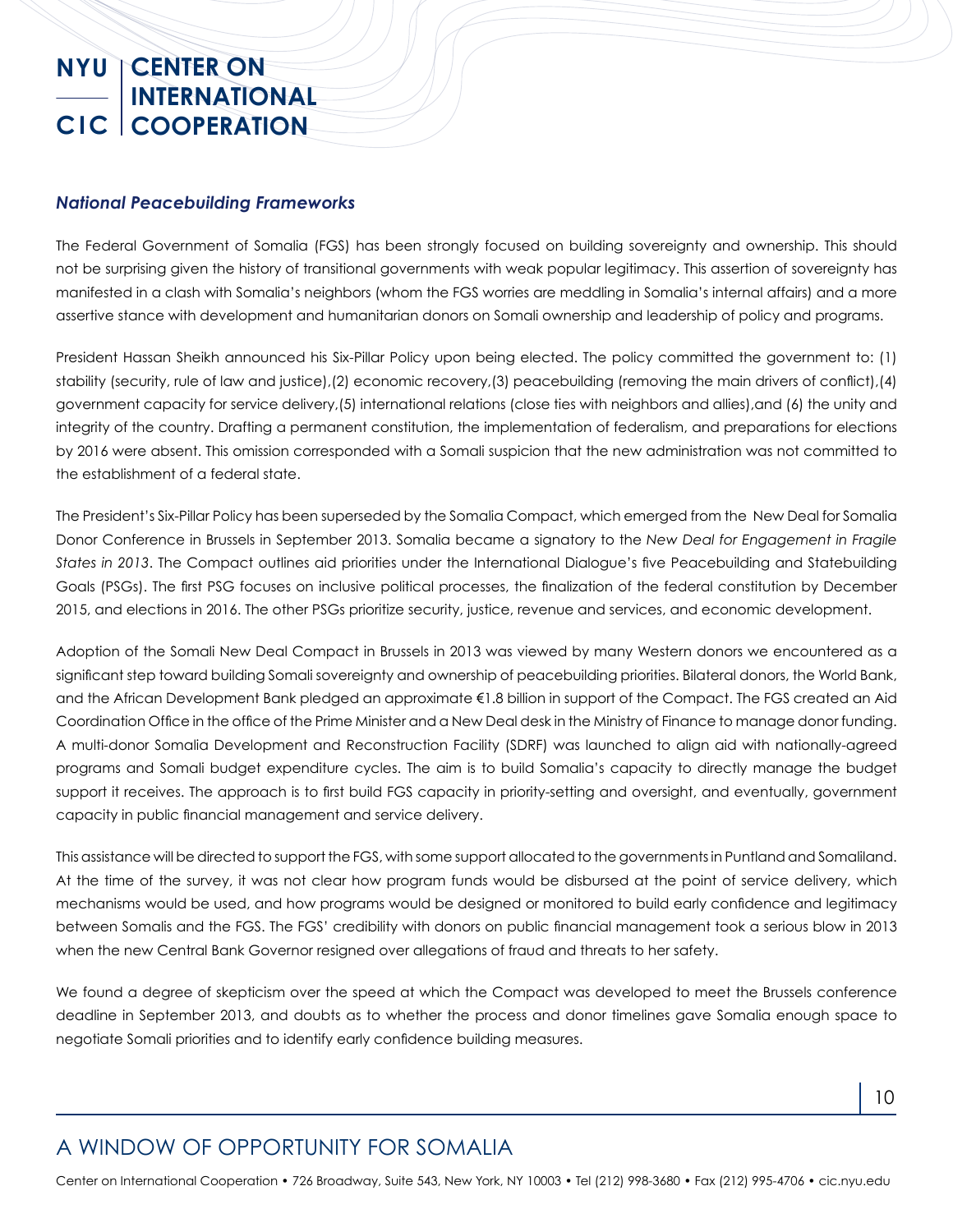Puntland, Somaliland and elements of Parliament have voiced concerns that the alignment of resources to Mogadishu provides an adrenaline shot to a centralized form of government. Somaliand negotiated its own special provisions in the Compact. Puntland has voiced concerns that they were insufficiently consulted. Others we spoke with, especially in civil society, worry that the Compact approach is too "top-down" and oriented towards statebuilding. However, there is a lack of data and analysis on how the Compact is perceived by Somalis generally and by elite interest groups specifically (political groups, traditional authorities, warlords, and business interests).

There remain a wide range of fundamental political, institutional and economic questions pertaining to Somalia's future, which have yet to be addressed formally by Somali leaders through negotiations. These include the form and authorities of the state, revenues (control of natural resources, port customs and other revenues), the future of power-sharing arrangements, and the design of state institutions (political, justice, security and service delivery).

Donor aid allocation and implementation decisions have implications for these negotiations and how power distributed, and thus the development of Somalia's political settlement. At the time of conducting the survey, donor and Somali aid allocation priorities and implementation tools were still under consideration. It appeared possible in the absence of Somali consensus and strategy on major questions pertaining to the country's political settlement, that donor implementation practices could either become fragmented, driven by individual donor priorities, or overly focused on more traditional "top-down" statebuilding processes and service delivery-oriented activities.

It is essential to monitor how donors interact with and shape these processes going forward. More clarity should support donor decision-making in Somalia and reveal lessons about how donor practices can continue to improve in supporting peacebuilding in fragile states. Over the course of our research, we will assess two processes. First, the process and influences which led to the signing of the Somali Compact, the ownership of it among Somali elites and its evolving credibility as a peacebuilding tool. To this end, we will explore the extent to which the process has built Somali "ownership" of peacebuilding policies, the extent to which the process has enabled Somali leaders to identify early confidence-building measures, and the extent to which priorities and mechanisms have been developed aimed at starting to build legitimacy of the state and national institutions.

Second, we will assess sample donors' processes for decision-making on national aid allocation priorities. Donors appear to recognize the limitations of the Compact and the risks of altering power dynamics, but have reasons for proceeding. These may relate to sustaining the pace of momentum towards peace, to donor commitment to sovereignty exercised in Mogadishu, and to accounting to constituencies at home for results.

## A WINDOW OF OPPORTUNITY FOR SOMALIA

Center on International Cooperation • 726 Broadway, Suite 543, New York, NY 10003 • Tel (212) 998-3680 • Fax (212) 995-4706 • cic.nyu.edu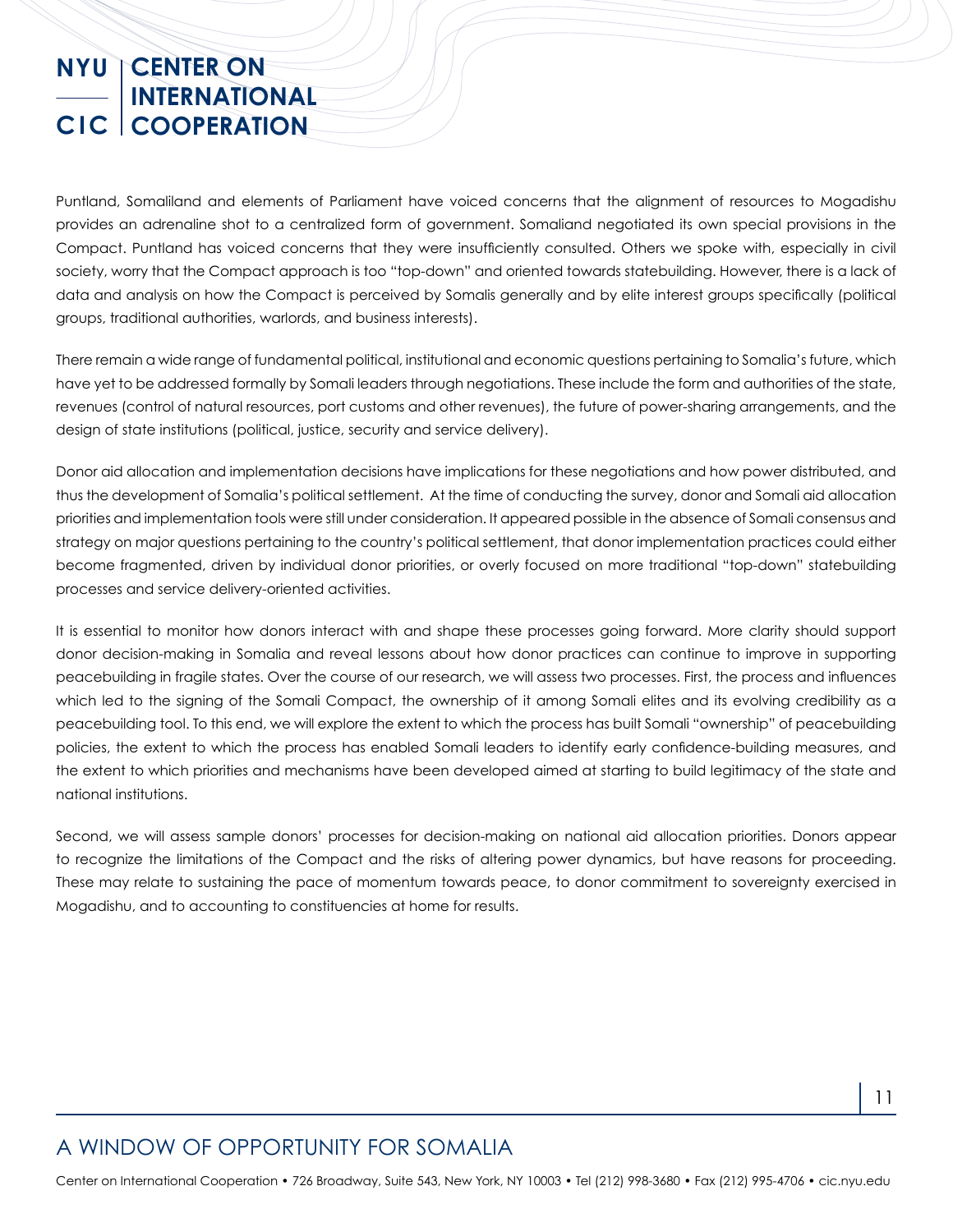#### *Sub-National Peacebuilding Frameworks*

Many external actors are working at the sub-national level toward a variety of stability and peacebuilding objectives, ultimately with a goal of building peace and the legitimacy of a Somali political settlement alongside the FGS. Efforts delivered at the sub-national level include:

- AMISOM is working at the regional level to pursue consolidation of security and the extension of the federal government's territorial control. Their objective is security, with a view to creating space to extend the writ of the Somali government. They have worked alongside Somali clan-based militias and Somali Security Forces, and encourage reconciliation between clan militias. They are mandated to assist on the ground in the implementation of Somalia's National Security Stabilization Programme (NSSP).
- The Intergovernmental Authority on Development (IGAD) is involved in brokering regional political dialogue. Most prominently, this includes the 2013 agreement to create the Interim Jubba Administration in South-Central Somalia. IGAD is likely play a role in brokering the emergence of a "South-West State" (although at the time of writing, the boundaries were deeply contested).
- The UK Stability Fund, the US Government, and the UN are providing civilian support in key areas recovered from al-Shabaab and other accessible areas, although according to differing uses of the terms "recovery" (a UN approach to providing "needs-based" assistance); and peacebuilding and stabilization (ranging from definitions around politicallydriven "effects-based" assistance for government in recovered areas, to community-level service delivery and recovery, to approaches to reconciliation and grievance resolution, and efforts to link to national peacebuilding efforts).
- Bilateral and multilateral actors are involved in mediating regional state formation and peacebuilding processes inside regional entities and between regional entities and Mogadishu, in support of the FGS.
- Civil society organizations are supporting "bottom-up" community reconciliation processes to address the causes of conflict and to build local institutions and capacities for peace. Building on these community efforts, organizations are encouraging collaboration between communities to enable them to advocate for their interests at the regional and federal level.

Out of AMISOM's military operations against al-Shabaab, the outlines of Somalia's future federal states may now be starting to emerge as Somali and external actors seek to fill the void left by the removal of al-Shabaab and to extend the writ of the Somali government. Leaders of coalitions in South-Central Somalia are currently trying to negotiate the formation of future federal states, with varying degrees of recognition. The processes to form new regional entities are contentious because they shape the balance of power between local, regional and national elites.

In 2013, the tensions surrounding federalism and regional authority in Somalia were clearly illustrated when the communities of "Jubbaland" formed a Constitutional Congress to create a new federal state and to elect a president. The FGS insisted that

## A WINDOW OF OPPORTUNITY FOR SOMALIA

Center on International Cooperation • 726 Broadway, Suite 543, New York, NY 10003 • Tel (212) 998-3680 • Fax (212) 995-4706 • cic.nyu.edu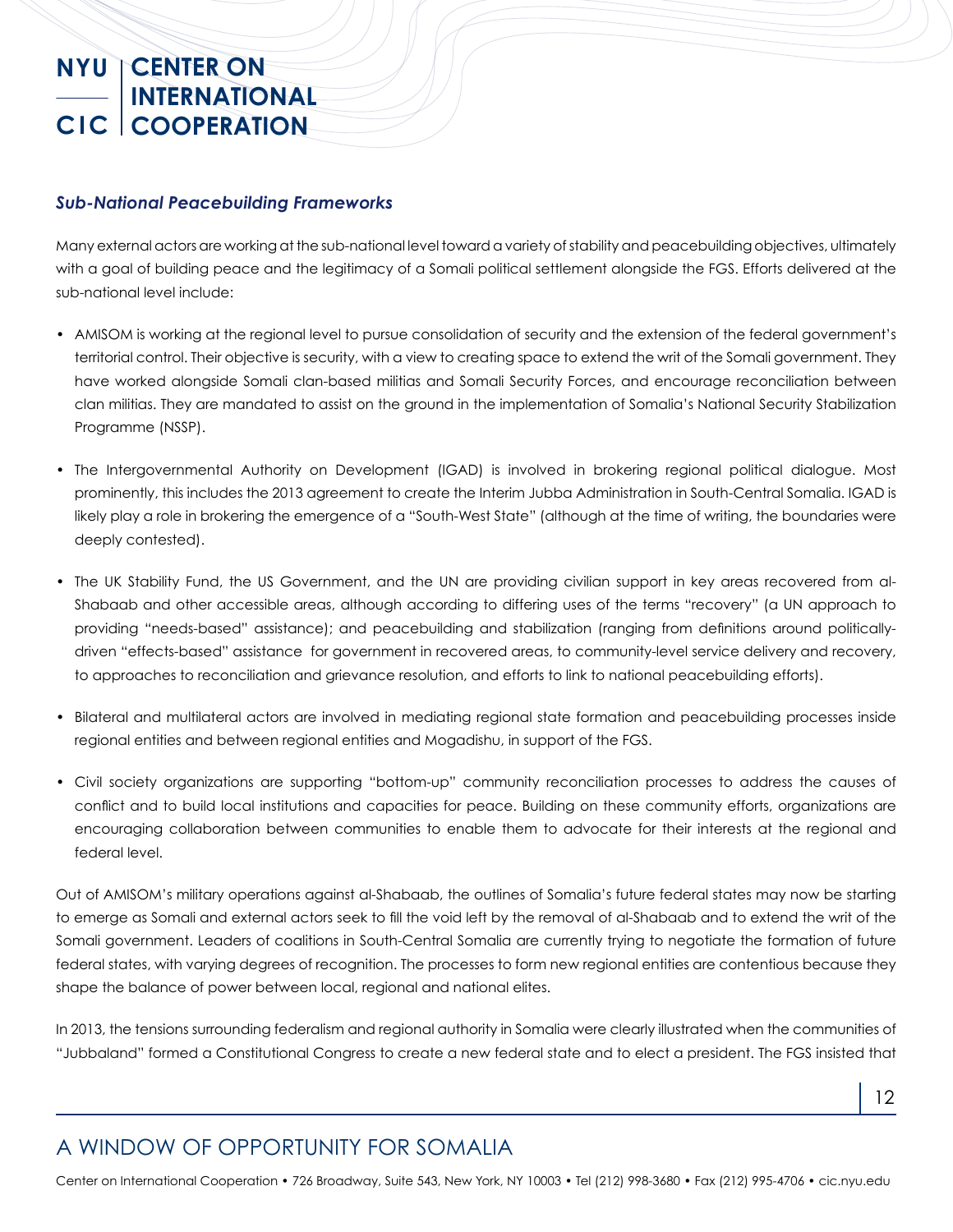only it could create new states. This resulted in a 6-month stand-off among the clans, political and militia actors and the FGS, and between the FGS and IGAD, who supported the formation of a new state. The FGS and the nascent "Jubbaland State" came to a compromise agreement in August 2013. The FGS accepted the fact of the Jubbaland initiative. The Jubbaland factions accepted an interim two-year administration status. According to the agreement, a formal Federal Member State would be established according to a constitutional process. The port and airport were recognized as national assets. Within six months the FGS was to take over management of these assets, although revenues would continue to be exclusively invested in Jubba priorities. The Jubba militias would also be integrated into the Somali national forces. (However, eight months after signing, implementation is lagging.)

It is possible that the Jubbaland agreement will provide a model for the formation of other states.

Since the formation of the Interim Jubba Administration, the focus has shifted to the formation of a "South West State" around Baidoa. There is controversy over whether this new state will supersede the Interim Jubba Administration territory or will simply exist alongside it. Other entities are seeking recognition. In the central regions, competing "states" claim the same or overlapping territories – Galmudug, Himan and Heeb, Central Region State, and El Bur State.

These political processes are unfolding in the context of the ongoing presence and threat to peacebuilding of the al-Shabaab movement. Bryden (2013) highlighted, "Al-Shabaab's residual influence can be explained by three main factors: the determination and discipline of its core leadership (irrespective of divisions between them); the absence of rival authorities [...] across much of southern Somalia; and Al-Shabaab's skill in appropriating and exploiting legitimate local grievances for its own purposes. The jihadists' territorial 'footprint' on the Somali map thus corresponds closely with areas inhabited by disgruntled and disaffected clans."30

There is wide international agreement that investments in sub-national governance are necessary to the long-term stability of Somalia. However, there is disagreement over the importance of order, approach and proportionate investment.

We found a range of definitions for peacebuilding and stabilization among external actors working at the sub-national level. The definition of stabilization was a particular area of contention. We found slightly differing stabilization frameworks owned by the Somali authorities, AMISOM, IGAD, the United Nations, bilateral donors and local power brokers themselves. Some approaches are geared towards political results, and some towards community-level service delivery activities. Some are aligned to security priorities, and some are aligned to the identification of community needs. We did not find evidence of clarity on strategic questions of inclusion, grievance resolution and justice, particularly for disaffected and marginalized communities. Funding is also flowing from multiple external actors and funding mechanisms to the sub-national level. These inconsistencies and coordination challenges pose the risk of approaches and efforts undercutting Somali peacebuilding efforts and one another.

Civil society advocates pointed to Somalia's turbulent history with strong centralized governments and the deep suspicion this has bred amongst Somalis, as well as Somaliland and Puntland's relative successes in pursuing peripheral state formation

## A WINDOW OF OPPORTUNITY FOR SOMALIA

Center on International Cooperation • 726 Broadway, Suite 543, New York, NY 10003 • Tel (212) 998-3680 • Fax (212) 995-4706 • cic.nyu.edu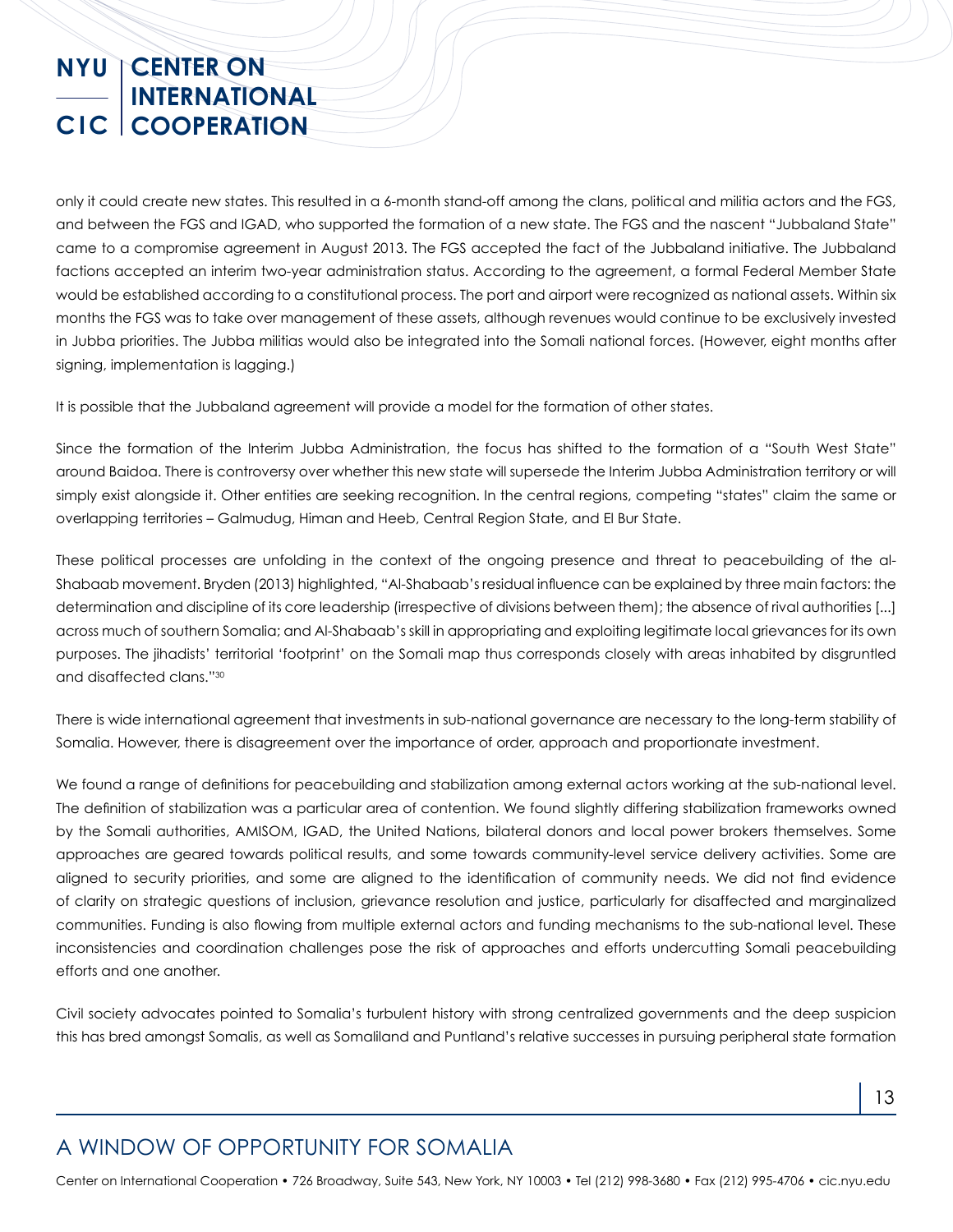processes. Civil society actors argued that external focus and investment in the periphery and in reconciliation was too low. Many donor actors argued that timelines and imperatives in Somalia mitigated against adopting purely "bottom-up" approaches, although there was no strategic agreement among actors on the relative weight of efforts. The diversity of investments may reflect external actors hedging their bets across Somali institutions.

In order to consider the differing approaches to "bottom-up" peacebuilding and stabilization, and which frameworks may have traction and be scalable in the Somalia context, we will conduct analysis of sample external actors' activities in newly forming regional entities in South-Central Somalia (with comparable clan and security dynamics). We will examine whether efforts to support local reconciliation and institutional development have led to improved local formal and informal governance capacity (institutions, authorities, resources, service delivery), and over time, whether this yields improved local perceptions of Somali state legitimacy. If we find causal linkages between these processes over time, this will suggest the potential to scale up "bottom-up" approaches, tailored to new areas.

#### *Security Frameworks*

The international community's optimism has been underpinned by the security gains of the African Union against the al-Shabaab insurgency. AMISOM, Kenya and Ethiopia, and the US Government, with the EU and UN, are the dominant international security actors operating in Somalia today. They are pursuing three objectives:

- An AMISOM objective to expand the Somali government's writ and to increase the strategic cohesion of fragmented Somali clan militias in 'recovered areas' until reconciliation and the formation of a single Somali security force can take place.
- An AMISOM/IGAD and Western international counter-terrorist objective to target and dismantle the al-Shabaab threat in Somalia and the region.
- An internationally coordinated effort to address the threat to commercial shipping lanes posed by piracy off the Horn of Africa. This is pursued through maritime security cooperation (primarily Combined Task Force 151), and support to Somali land-based initiatives.

AMISOM supplies and trains the Somali Armed Forces. The unification and centralized command of a large number of militias relies on reconciliation to advance. The dominant view in the international community is that a unified Somali force is unrealistic in the short term and that other models should be considered. The current objective is to increase the "strategic cohesion" of the disparate militias in Somalia, with the expectation that militia integration will follow longer-term political dialogue.

The partial lifting of the UN arms embargo to equip the Somali Armed Forces gave a flavor of the very long-term challenge to building Somali security institutions.31 The independent expert Somalia and Eritrea Monitoring Group (SEMG) recently identified, "a number of issues and concerns over current management of weapons and ammunition stockpiles by the Federal Government of Somalia, which point to high level and systematic abuses in weapons and ammunition management

## A WINDOW OF OPPORTUNITY FOR SOMALIA

Center on International Cooperation • 726 Broadway, Suite 543, New York, NY 10003 • Tel (212) 998-3680 • Fax (212) 995-4706 • cic.nyu.edu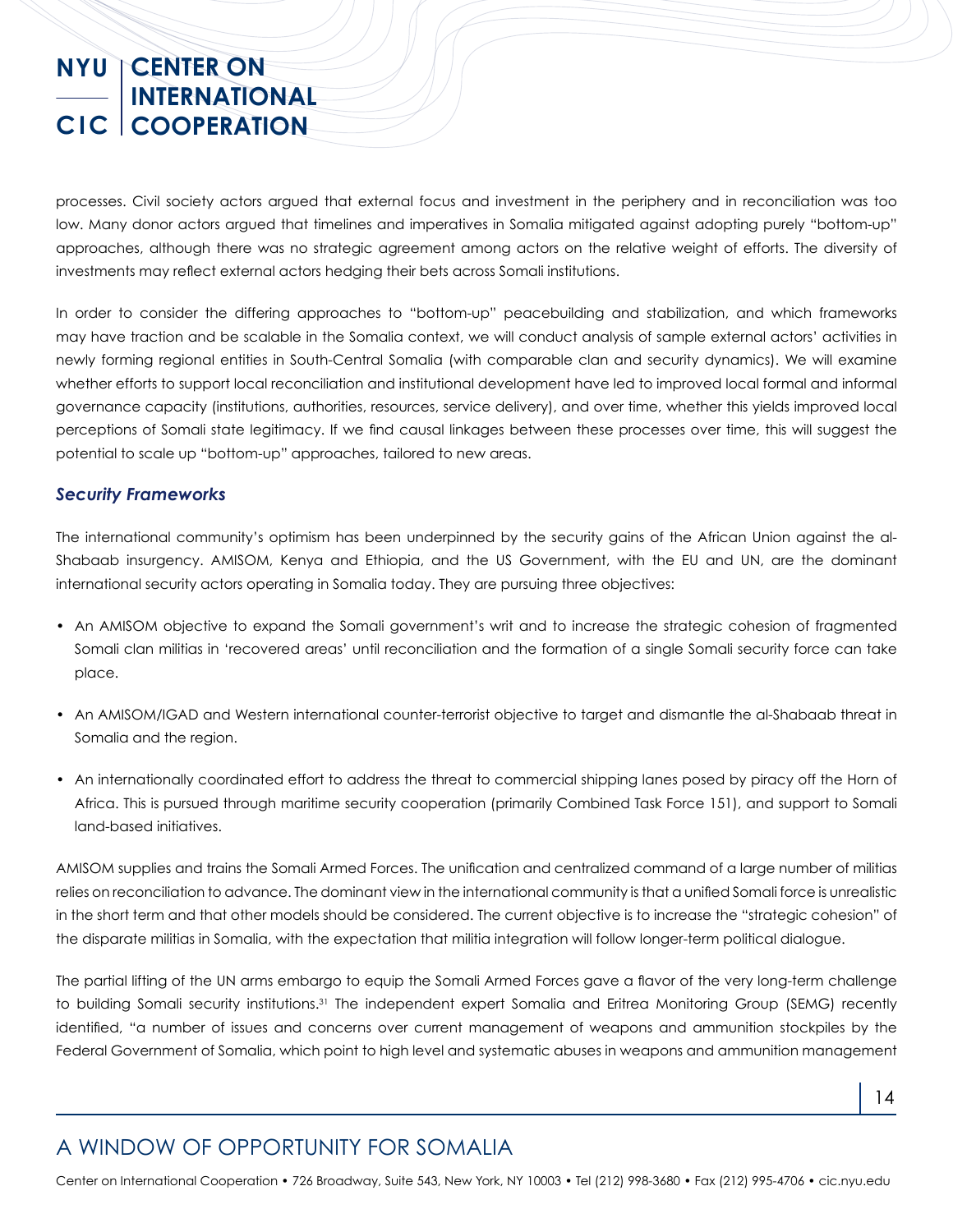and distribution. [There are…] at least two separate clan-based centres of gravity for weapons procurement within the FGS structures. These two interest groups appear to be prosecuting narrow clan agendas, at times working against the development of peace and security in Somalia through the distribution of weapons to parallel security forces and clan militias that are not part of the Somali security forces."32

Significant resources are dedicated to counter-terrorism operations inside Somalia. Operations are primarily carried out by US forces in the form of targeted drone strikes<sup>33</sup> and Special Forces raids. In October 2013, US Special Forces attempted to capture or kill a top al-Shabaab external operations planner (identified as Ikrimah) in a nighttime raid on Baraawe.34 Following the raid, there were reports that al-Shabaab used the event as a propaganda tool and opportunity to arrest suspected "spies", while increasing its presence in the area.<sup>35</sup> In this context, it is vital that the international community considers how its counter-terrorism efforts impact peacebuilding efforts.

It is also important to determine the impact that investments in Somali counter-terrorism and counter-piracy institutions have on the development of Somali security and rule of law institutions over the long-term.

In our monitoring, we intend to explore the impact of international security efforts on the formation of Somali security and rule of law institutions and governance, and the prospects for peacebuilding. Because many operations are classified, we will test impact using qualitative analysis, key-informant interviews and open-source data (news reports and datasets on counter-terror activity). We will rank Somali regions according to the intensity of international intervention and will sample a set of regions that are matched along a vector of characteristics relating to security sector coherence/fragmentation, ethnic composition, local clan dynamics and faction dominance. Within these regions, we will use within-case analysis of "hot spots" to unpack and confirm the causal mechanisms linking external security activity with local governance, and the formation of security and rule of law institutions. Notwithstanding the challenges of collecting data on classified operations, there should be discrete observable linkages between military activity and Somali security sector actors, such as financial and weapons transfers to support the formation of new groups. We will conduct across-case analysis of regions to ascertain whether higher levels of military intervention correlates with higher levels of clan militia and social fragmentation in security "hot spots," or improving security conditions and cohesion of Somali governance institutions.

If fragmentation and perceptions of recourse to safety and security worsen in areas of international security activity, it is likely that government and external actors' frameworks for SSR, DDR and justice will urgently need to be updated and tailored to the Somali context, and counter-terror planning will need to reflect upon managing the local impact of operations on peacebuilding and security.

A summary of international frameworks and our monitoring approach is outlined in Figure 1. Rather than relying on a single approach, the project will leverage a variety of data sources and analytic techniques, tailored to each specific area of investigation. The limited availability of baseline and ongoing aid project data is a key consideration in developing appropriate research designs and presents the most significant challenge to assessing the impact of peacebuilding interventions. There are two particularly salient data gaps. First, data on public perceptions of the state and the peacebuilding process are

## A WINDOW OF OPPORTUNITY FOR SOMALIA

Center on International Cooperation • 726 Broadway, Suite 543, New York, NY 10003 • Tel (212) 998-3680 • Fax (212) 995-4706 • cic.nyu.edu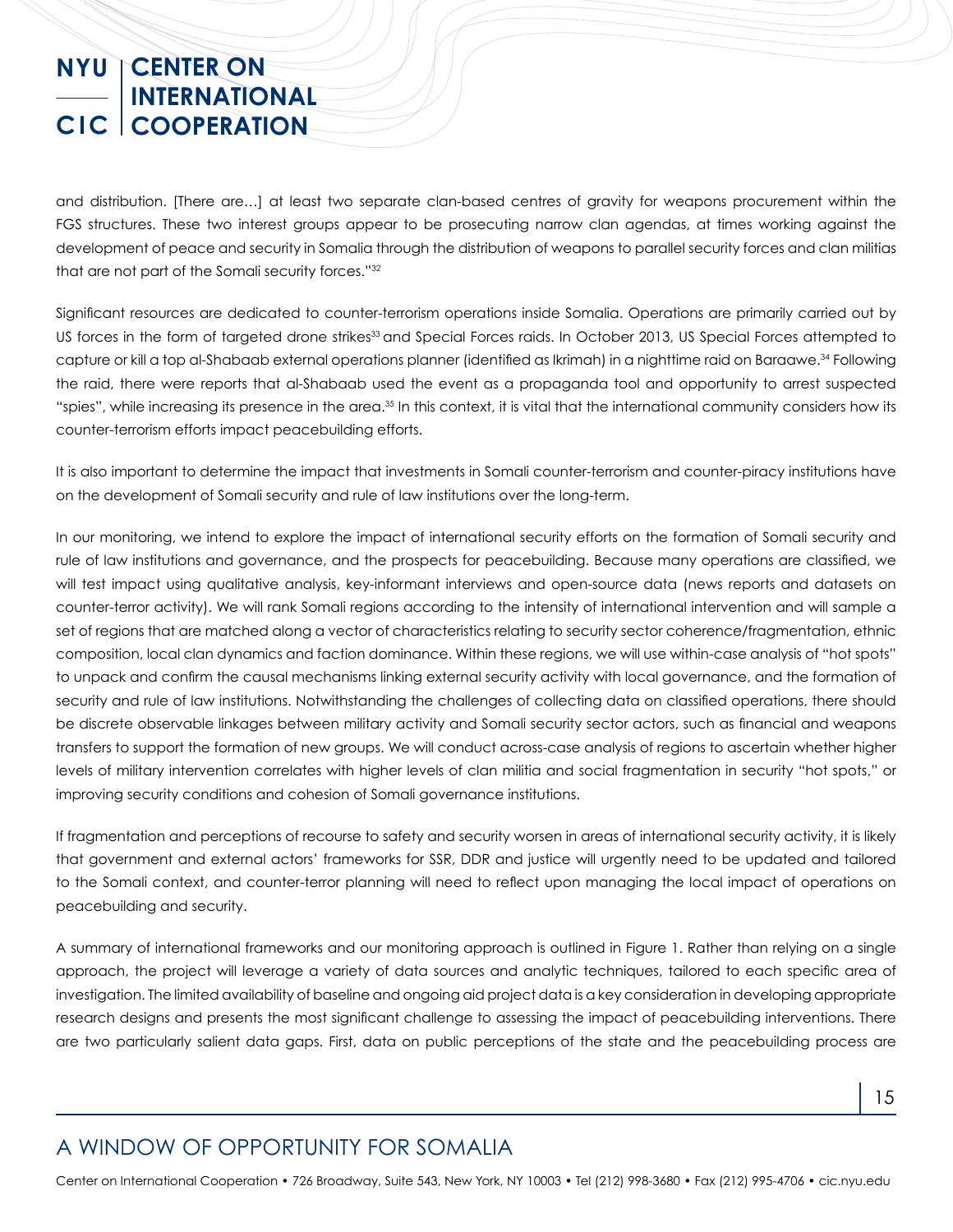weak. While aid organizations are continuing to collect health, nutrition and economic information,<sup>ii</sup> systematic data on the Somali peoples' political aspirations, confidence in the state and perceptions of security are all extremely limited. Data on aid interventions - where donors are active, how their projects are designed and implemented - also vary substantially across donors.

Accordingly, we will triangulate multiple data sources: key-informant interviews, content analysis of donor and government documents, and quantitative data on aid flows. We will use several analytical techniques to support robust analysis. We outline the primary approach for each area of investigation below. The methodology will be adapted and updated over time, as our focus areas are refined, and as the team assesses data availability and quality.

## A WINDOW OF OPPORTUNITY FOR SOMALIA

iii. However, the reliability and quality of these data are unclear. In some cases, organizations that provide relief have also been responsible for collecting data used to assess needs, raising questions of potential bias. See Jesse Driscoll and Nicholai Lidow "Representative Surveys in Insecure Environments: A Case Study of Mogadishu, Somalia" *Journal of Survey Statistics and Methodology* (forthcoming 2014).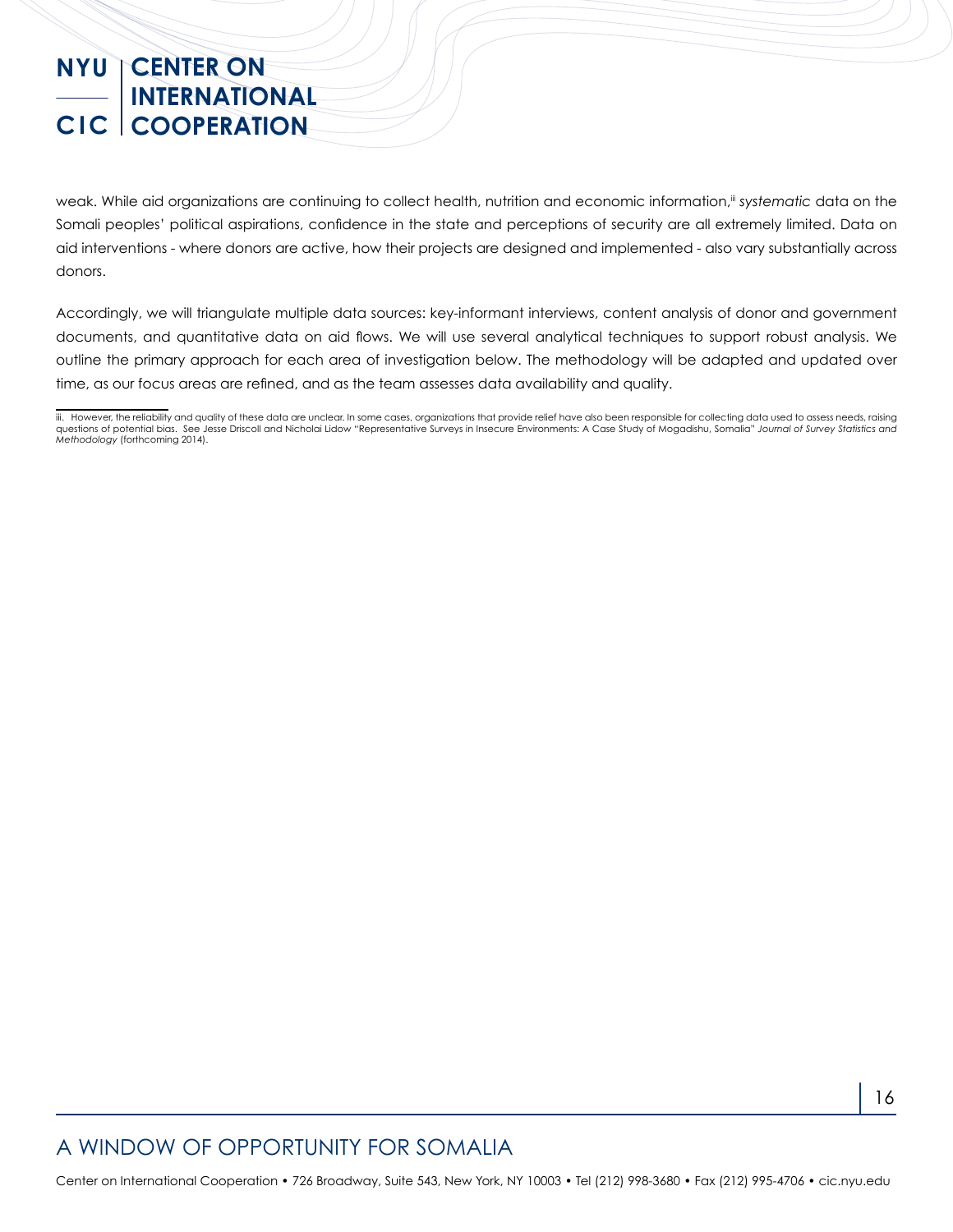#### **Figure 1: External Actors' Peacebuilding and Related Frameworks in Somalia**

| <b>Framework</b>             | <b>Objectives</b>                                                                                                                                                                                                                                                                                    | <b>Assumptions: Theory Of Peacebuilding</b>                                                                                                                                                                                                                                                                                                                                                                                                                                                                                                       | <b>Monitoring Methodology</b>                                                                                                                                                                                                                                                                                                                                                                                                                                                                                                                                                                                                                                                                                                                                                                                                                                                                                                                                                                                                                                                                                                                                                                                                                                                                                                      |
|------------------------------|------------------------------------------------------------------------------------------------------------------------------------------------------------------------------------------------------------------------------------------------------------------------------------------------------|---------------------------------------------------------------------------------------------------------------------------------------------------------------------------------------------------------------------------------------------------------------------------------------------------------------------------------------------------------------------------------------------------------------------------------------------------------------------------------------------------------------------------------------------------|------------------------------------------------------------------------------------------------------------------------------------------------------------------------------------------------------------------------------------------------------------------------------------------------------------------------------------------------------------------------------------------------------------------------------------------------------------------------------------------------------------------------------------------------------------------------------------------------------------------------------------------------------------------------------------------------------------------------------------------------------------------------------------------------------------------------------------------------------------------------------------------------------------------------------------------------------------------------------------------------------------------------------------------------------------------------------------------------------------------------------------------------------------------------------------------------------------------------------------------------------------------------------------------------------------------------------------|
| NATIONAL<br><b>PROCESSES</b> | <b>Build the legitimacy</b><br>and capacity of the<br>FGS through building<br>"ownership" of service<br>delivery.<br><b>Build the capacity</b><br>of the FGS in the<br>areas of inclusive<br>politics, justice, police,<br>socio-economic<br>service delivery<br>and public financial<br>management. | - The Compact is sufficiently inclusive<br>of Somali priorities and measures to<br>build confidence between Somalis,<br>and ultimately lays the foundations<br>for state legitimacy.<br>The Compact is "owned" by Somalis.<br>The Compact does not favor one<br>single clan or political group.<br>Donors are aligned to the Compact.<br>The Compact and €1.8 billion can be<br>delivered through Somali institutions<br>and hybrid mechanisms.<br>Decisions about aid allocations will<br>not negatively pre-empt Somali<br>political decisions. | Proposition: The negotiation process<br>for the Somali compact was rushed<br>and did not offer sufficient space for<br>Somalis to negotiate peacebuilding<br>priorities. The Compact is constrained<br>as a peacebuilding framework as there<br>are high levels of Somali division on<br>key questions pertaining to a political<br>settlement, preventing donor alignment.<br>Identify the full range of Somali<br>a.<br>stakeholders and their relative presence<br>at the negotiating table.<br>Unpack the Compact negotiations<br>b.<br>using "process-tracing": systematically<br>test the influence of varying Somali elite<br>factional strength on the negotiation<br>agenda and subsequent content<br>and programs of the Compact, while<br>also testing for the influence of other<br>exogenous factors (e.g. donor-driven<br>policies, earmarked funds and donor<br>timelines).<br>Across-case analysis of sample<br>C.<br>donor programs to assess levels of<br>fragmentation or donor-driven decision<br>making on crucial questions pertaining to<br>Somalia's future.<br>Sample actors: DFID, EU, Nordic donors,<br>Turkey, Qatar, UN, World Bank<br>If the proposition is correct, propose<br>measures to balance trade-offs between<br>"ownership" and "inclusivity" in revising<br>and implementing the Compact. |

### A WINDOW OF OPPORTUNITY FOR SOMALIA

Center on International Cooperation • 726 Broadway, Suite 543, New York, NY 10003 • Tel (212) 998-3680 • Fax (212) 995-4706 • cic.nyu.edu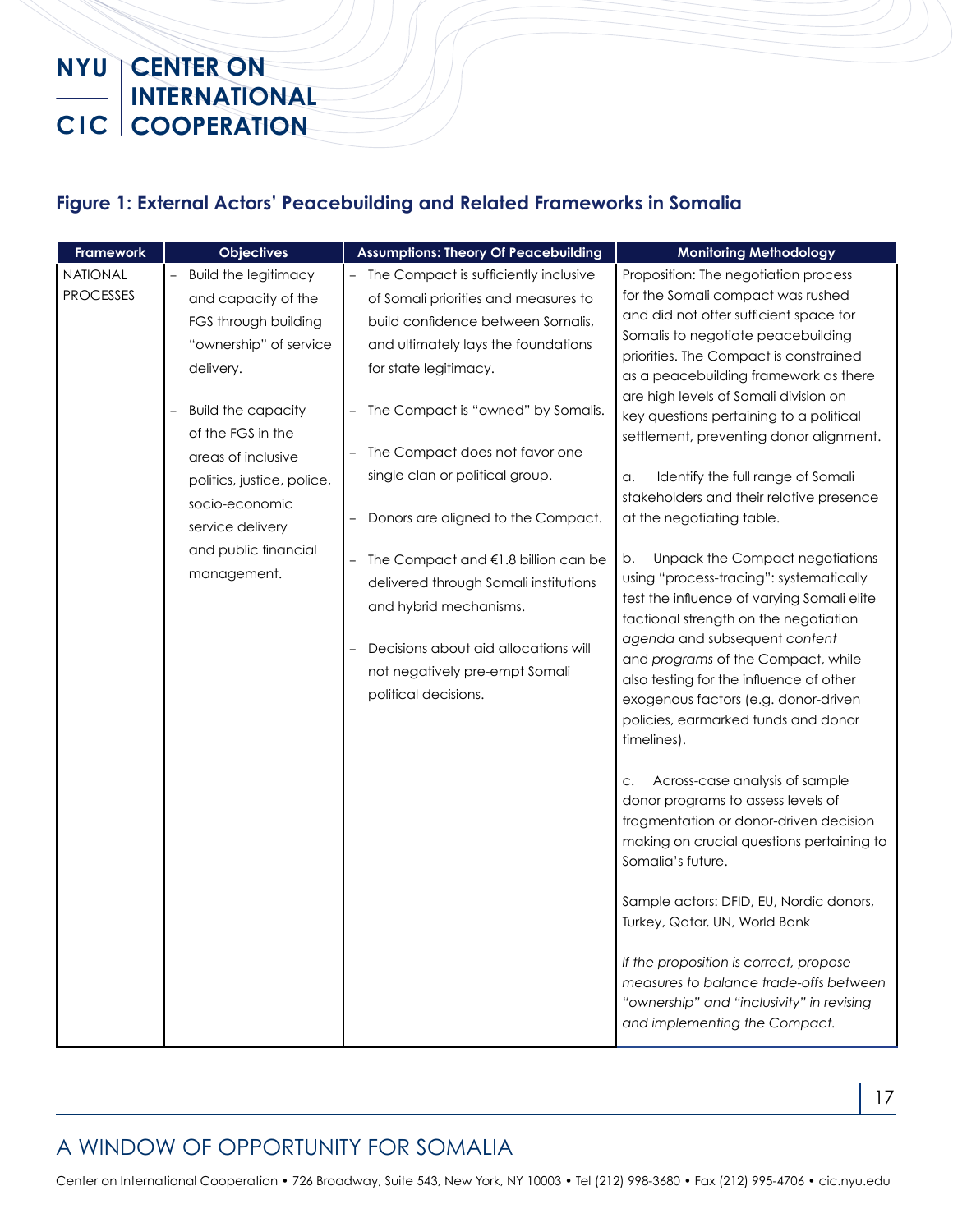| <b>Framework</b>                                            | <b>Objectives</b>                                                                                                                                                                                                                                                                                                                                                                                                                                                                                                                                                                                                            | <b>Assumptions: Theory Of Peacebuilding</b>                                                                                                                                                                                                                                                                                                                                                                                                                                                                                                                                                                                                                                                                                                                                                                                                                                                                     | <b>Monitoring Methodology</b>                                                                                                                                                                                                                                                                                                                                                                                                                                                                                                                                                                                                                                                                                                                                                                                                                                                                                                                                                                                                                               |
|-------------------------------------------------------------|------------------------------------------------------------------------------------------------------------------------------------------------------------------------------------------------------------------------------------------------------------------------------------------------------------------------------------------------------------------------------------------------------------------------------------------------------------------------------------------------------------------------------------------------------------------------------------------------------------------------------|-----------------------------------------------------------------------------------------------------------------------------------------------------------------------------------------------------------------------------------------------------------------------------------------------------------------------------------------------------------------------------------------------------------------------------------------------------------------------------------------------------------------------------------------------------------------------------------------------------------------------------------------------------------------------------------------------------------------------------------------------------------------------------------------------------------------------------------------------------------------------------------------------------------------|-------------------------------------------------------------------------------------------------------------------------------------------------------------------------------------------------------------------------------------------------------------------------------------------------------------------------------------------------------------------------------------------------------------------------------------------------------------------------------------------------------------------------------------------------------------------------------------------------------------------------------------------------------------------------------------------------------------------------------------------------------------------------------------------------------------------------------------------------------------------------------------------------------------------------------------------------------------------------------------------------------------------------------------------------------------|
| <b>SUB-NATIONAL</b><br><b>POLITICAL</b><br><b>PROCESSES</b> | Pursue consolidation<br>of security and<br>governmental<br>territorial control<br>through reconciliation<br>between clan militias<br>and the formation of<br>new political entities.<br>Pursue state formation<br>processes through<br>compromise between<br>Mogadishu and<br>existing and emerging<br>authorities and local<br>power-brokers.<br>Address shared<br>challenges and causes<br>of conflict through<br>existing cultural and<br>social mechanisms<br>and capacities for<br>peace.<br>Empower communities<br>$\overline{\phantom{0}}$<br>to identify immediate<br>recovery priorities and<br>implement projects. | Somali authorities in Mogadishu and<br>regional entities are willing to engage<br>in dialogue.<br>External actors are sufficiently familiar<br>with the context to help and not<br>hinder the emergence of political<br>processes.<br>Resources can be aligned to Somali<br>$\overline{a}$<br>priorities and available to shore up<br>the credibility of new entities.<br>Political process and dialogue, not<br>projects, will underpin the formation<br>of a Somali political settlement.<br>Approaches are "scalable" across<br>South-Central Somalia through<br>local institutions and have wider<br>consequences beyond the<br>community level.<br>Peacebuilding and statebuilding<br>(state legitimacy) will be<br>underpinned by community level<br>service delivery.<br>Security and stability will be<br>$\overline{\phantom{0}}$<br>generated through community-level<br>service delivery activities. | Proposition: "Bottom-up" peacebuilding<br>processes will be essential for state<br>formation and forging a more enduring<br>political settlement in the country.<br>Coherent approaches can be identified<br>which are scalable across South-Central<br>Somalia.<br>Within-case analysis of sample<br>a.<br>actors' reconciliation programs and<br>frameworks in newly forming regional<br>entities in South-Central Somalia.<br>Periodically measure local formal and<br>informal governance capacity and<br>perceptions of legitimacy. If correct, we<br>should observe temporally sequenced<br>linkages between improvements in local<br>reconciliation and institutional capacity,<br>and between institutional capacity and<br>popular legitimacy.<br>Cross-reference findings to learning<br>b.<br>on political settlements and state<br>formation in Somaliland and Puntland.<br>Sample actors: AMISOM, IGAD, USA, UK<br>Stability Fund, NGOs, UN, Turkey<br>If the proposition is correct, propose<br>scalable approaches in the Somali<br>context. |
|                                                             |                                                                                                                                                                                                                                                                                                                                                                                                                                                                                                                                                                                                                              |                                                                                                                                                                                                                                                                                                                                                                                                                                                                                                                                                                                                                                                                                                                                                                                                                                                                                                                 |                                                                                                                                                                                                                                                                                                                                                                                                                                                                                                                                                                                                                                                                                                                                                                                                                                                                                                                                                                                                                                                             |

## A WINDOW OF OPPORTUNITY FOR SOMALIA

Center on International Cooperation • 726 Broadway, Suite 543, New York, NY 10003 • Tel (212) 998-3680 • Fax (212) 995-4706 • cic.nyu.edu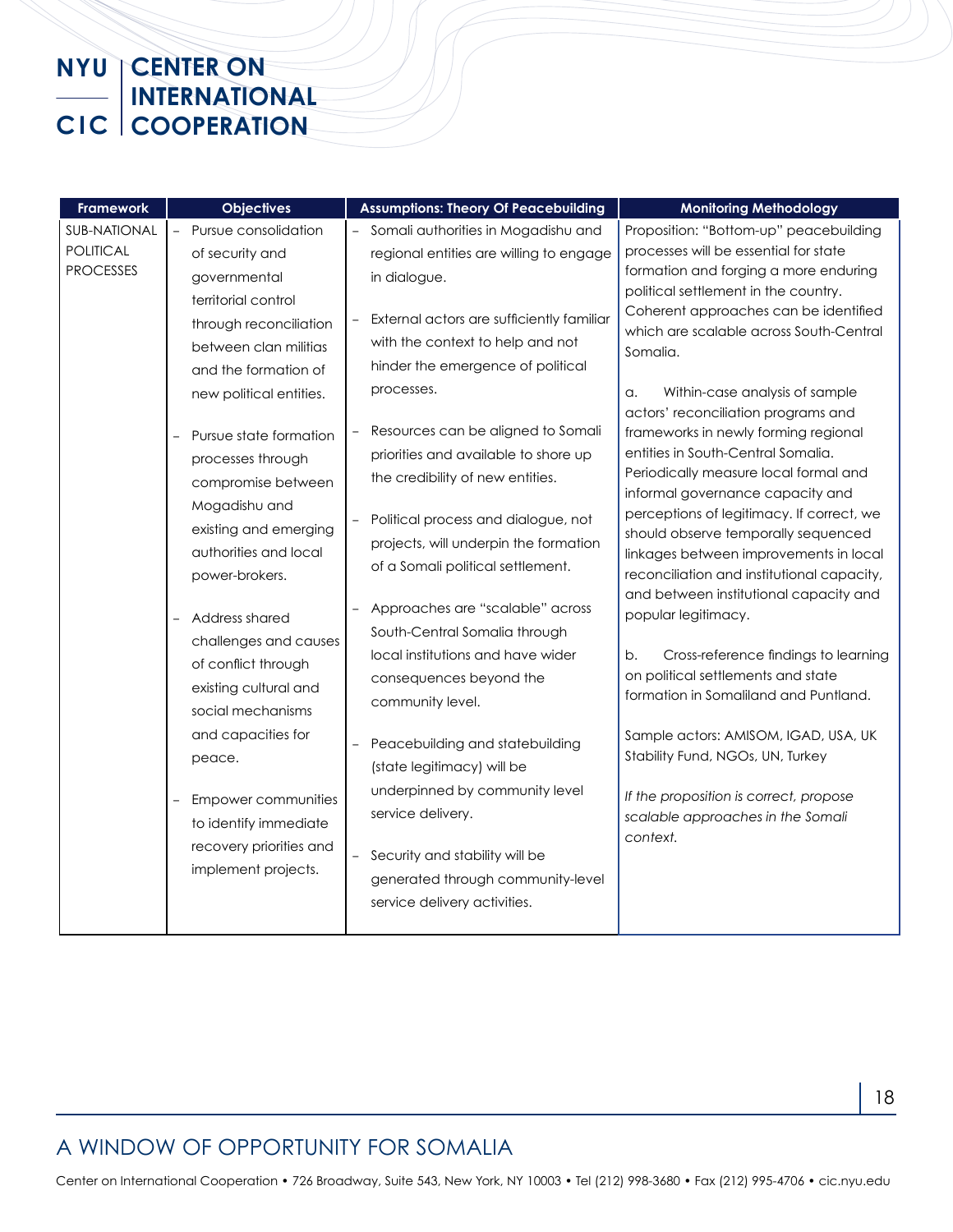| Framework       | <b>Objectives</b>                                                                                                                                                                                                                                                                                       | <b>Assumptions: Theory Of Peacebuilding</b>                                                                                                                                                                                                                                                                                                                                                                                                                                                                                                                                                            | <b>Monitoring Methodology</b>                                                                                                                                                                                                                                                                                                                                                                                                                                                                                                                                                                                                                                                                                                                                                                                                                                                                                                                                                                                                                                                                                                                                                                                                                                                                                       |
|-----------------|---------------------------------------------------------------------------------------------------------------------------------------------------------------------------------------------------------------------------------------------------------------------------------------------------------|--------------------------------------------------------------------------------------------------------------------------------------------------------------------------------------------------------------------------------------------------------------------------------------------------------------------------------------------------------------------------------------------------------------------------------------------------------------------------------------------------------------------------------------------------------------------------------------------------------|---------------------------------------------------------------------------------------------------------------------------------------------------------------------------------------------------------------------------------------------------------------------------------------------------------------------------------------------------------------------------------------------------------------------------------------------------------------------------------------------------------------------------------------------------------------------------------------------------------------------------------------------------------------------------------------------------------------------------------------------------------------------------------------------------------------------------------------------------------------------------------------------------------------------------------------------------------------------------------------------------------------------------------------------------------------------------------------------------------------------------------------------------------------------------------------------------------------------------------------------------------------------------------------------------------------------|
| <b>SECURITY</b> | Increase the<br>strategic cohesion of<br>fragmented Somali<br>clan militias to secure<br>'recovered' areas.<br>Target and dismantle<br>$\qquad \qquad -$<br>Al-Shabaab and its<br>effects within and<br>beyond Somalia.<br>Target and dismantle<br>criminal networks<br>which pose security<br>threats. | - Unified Somali armed forces requires<br>reconciliation and political dialogue<br>first.<br>Lifting of weapons embargo will not<br>lead to further conflict within Somalia.<br>Counter-terrorism operations<br>$\overline{\phantom{0}}$<br>targeting and dismantling al-<br>Shabaab will have manageable<br>consequences for peacebuilding.<br>Military operations can dismantle<br>$\overline{\phantom{0}}$<br>al-Shabaab – the FGS will be<br>inclusive enough of clans and areas<br>'recovered' from al-Shabaab and<br>fill the vacuum in security and justice<br>services provided by al-Shabaab. | Proposition: International security efforts<br>may undermine local peacebuilding<br>and be detrimental to the development<br>of durable governance and security<br>institutions without effective and relevant<br>frameworks for DDR, SSR and justice<br>tailored to the Somali context.<br>Across-case analysis of local<br>a.<br>security institution fragmentation and<br>perceptions of recourse to safety, security<br>and justice. Rank regions according<br>to intensity of military intervention and<br>counter-terrorism activity. Across-case<br>analysis may show higher levels of militia<br>and social fragmentation in security "hot<br>spots," which will be verified through<br>observable linkages such as informant<br>data on recourse to security and justice<br>and the impact of financial and weapons<br>transfers to support (or incentivize) the<br>formation of 'pro-government' or 'anti-al-<br>Shabaab' militia.<br>Sample actors: AMISOM, International<br>counter-piracy missions, EU, AMISOM and<br>US frameworks.<br>If the proposition is correct, donor SSR,<br>DDR and justice frameworks need<br>to be updated and tailored to the<br>Somali context, and CT and AMISOM<br>efforts synced with implications for the<br>sustainability of the Somali peacebuilding<br>endeavors. |

## A WINDOW OF OPPORTUNITY FOR SOMALIA

Center on International Cooperation • 726 Broadway, Suite 543, New York, NY 10003 • Tel (212) 998-3680 • Fax (212) 995-4706 • cic.nyu.edu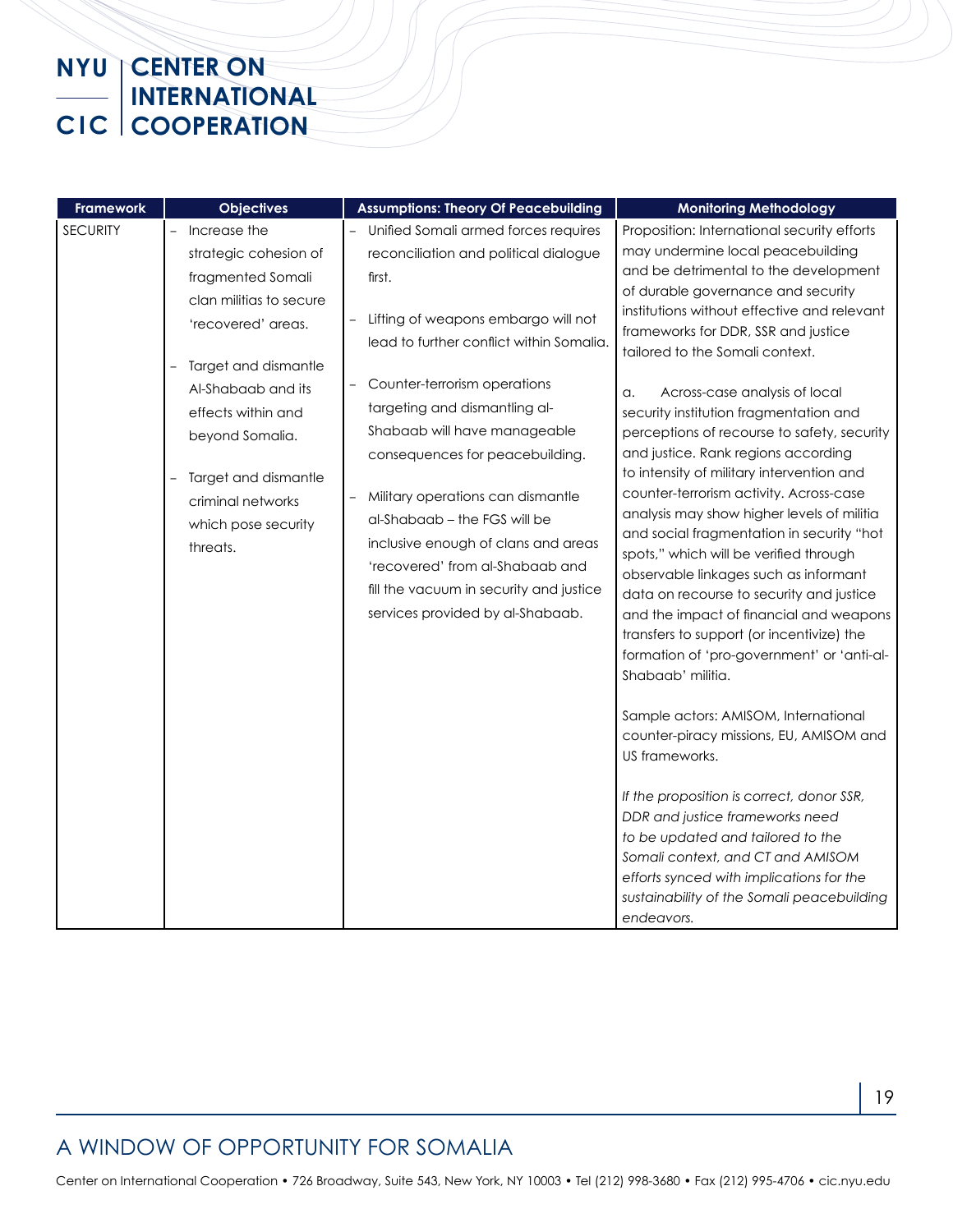#### **Conclusion**

Supporting transition in Somalia will not be quick or easy. When the World Bank surveyed the timelines for countries that successfully transitioned from conflict in the latter half of the twentieth century, it found that it took the 20 fastest countries in the world, "[….] 17 years to get the military out of politics, 20 years to achieve functioning bureaucratic quality, and 27 years to bring corruption under reasonable control."36

Today, there is a great deal of optimism about the potential to build a lasting peace in Somalia and a wide range of external actors are investing in efforts to support the Somali people. However, the diversity of actors, objectives and assumptions has resulted in a diverse array of frameworks to secure the country and to build peace. In this environment there is a risk that external actors will implement initiatives that contradict one another's efforts, and/or may ultimately over-dominate the space needed for a Somali-brokered political settlement.

Somalia's own experience and international learning would underline the need for Somali leadership and ownership to advance first and foremost, coupled with a healthy dose of realism about how long Somali society will take to build peace. The political environment in Somalia is extremely fluid and there are a wide variety of competing interests that leaders must broker to avoid a relapse into violent conflict.

Through our survey, we found ambition and determination to address the challenges but clear limitations on external actors, who are still adapting to the new fragile states policies and learning to which donors have committed. The overall picture emerging is one where international actors are trying to deliver on international learning, and trying to engage with the complexities of the Somali context, but also one where donor aid allocation decisions and timelines risk making *de facto* decisions for Somalis. Taking a step back to consider how these decisions relate to ongoing Somali political dialogue seems necessary. In this regard, we hope our research will contribute, both to donor decision-making in Somalia and to the wider international community as it grapples with applying international learning across countries.

## A WINDOW OF OPPORTUNITY FOR SOMALIA

Center on International Cooperation • 726 Broadway, Suite 543, New York, NY 10003 • Tel (212) 998-3680 • Fax (212) 995-4706 • cic.nyu.edu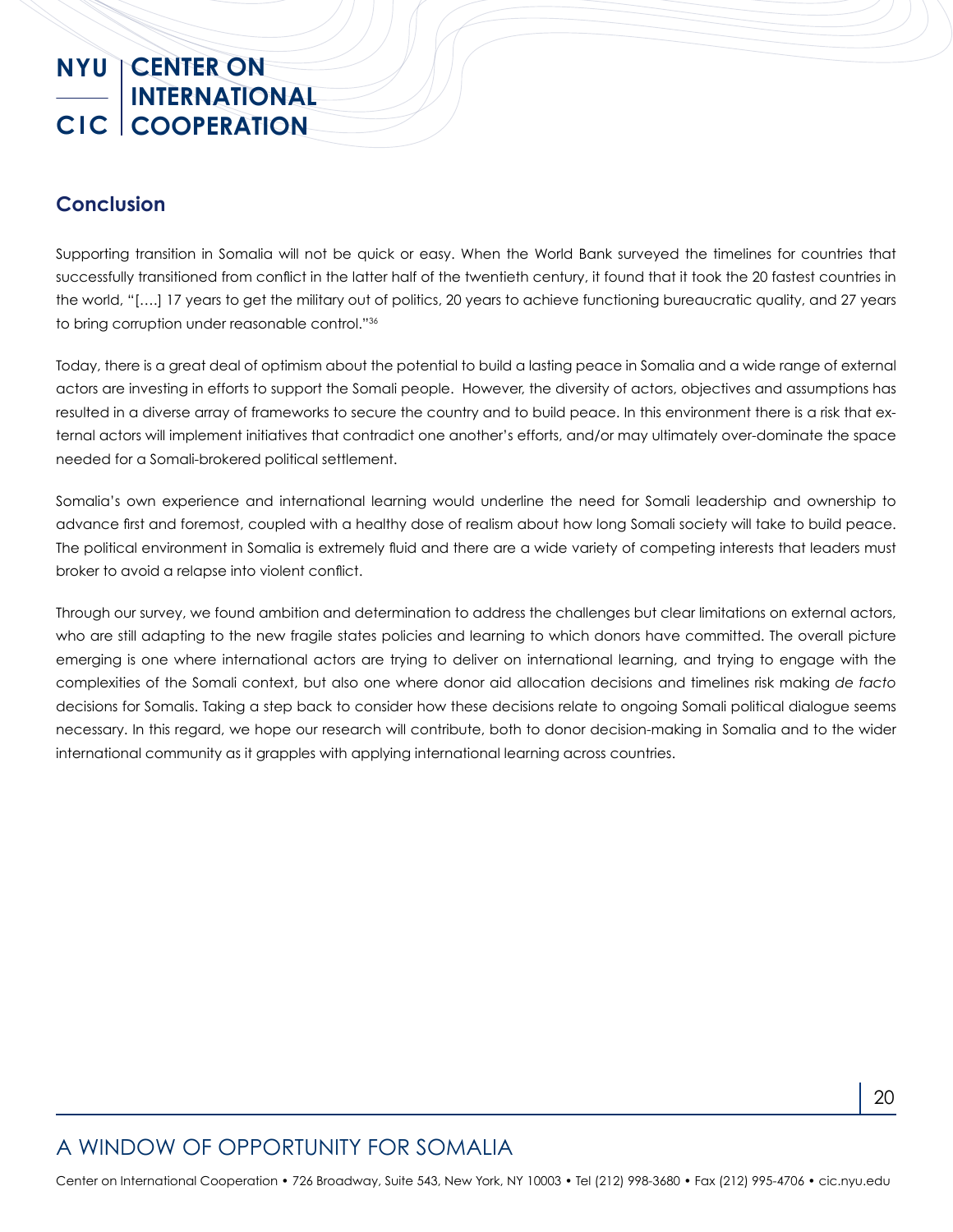#### **References**

1 Our survey is fleshed out in Hearn, S. Zimmerman, T. with Oppenheim, B. *Approaches to Peacebuilding in Somalia: Methodology for Monitoring the Relevance, Coherence, and Effectiveness of Peacebuilding Efforts* (Center on International Cooperation, New York University, January 2014).

2 McAskie, C. (2010), *2020 Vision: Visioning the Future of the United Nations Peacebuilding Architecture*. Norwegian Institute of International Affairs (NUPI).

3 Wyeth, V. (2011), *Peacebuilding at the UN over the last 10 years*. International Peace Institute.

4 Brahimi, L. (2000), *Report of the Panel on the United Nations Peace Operations*. United Nations: New York.

5 General Assembly (2004), *Report of the High-level Panel on Threats, Challenges and Change*.

6 For example, see the Center on International Cooperation's review of donor support to political settlements, Elgin-Cossart, M. Jones, B.D., *Development in the Shadow of Violence* (CIC, New York University, 2011) and for a formal donor perspective, see DFID's *Building Peaceful and Stable Societies: A DFID Practice Paper* (London, 2011).

7 Elgin-Cossart, M., Jones, B.D., Esberg, J. *Pathways to Change: Baseline Study to Identify Theories of Change in Political Settlements and Confidence Building* (Center on International Cooperation, New York University, July 2012).

8 For example, see Call, C. "Knowing Peace When You See It: Setting Standards for Peacebuilding Success," *Civil Wars* 10, no 2 (2008), Fukayama, F. *State-Building, Governance and World Order in the 21st Century* (Cornell University Press, 2004), Ghani, A., Lockhart, M. Fixing Failed States (Oxford University Press, 2008).

9 Charles Call used quantitative and qualitative methods to identify causes of relapse into violent conflict in 15 post-war case studies. He found exclusionary behavior was the most important factor in 11 of 15 cases. Call, C. *Why Peace Fails: the Causes and Prevention of Civil War Recurrence* (Georgetown University Press, 2012).

10World Bank, *World Development Report on Conflict, Security and Development* (Washington DC, 2011); United Nations Independent Report of the Senior Advisory Group to the Secretary-General, *Civilian Capacities in the Immediate Aftermath of Conflict* (2011 – A/65/747 – S/2011/85); International Dialogue on Peacebuilding and Statebuilding, *New Deal for Engagement in Fragile States*, (2011).

11Rubin, B. "Constructing Sovereignty for Security," in Jones, B.D, Forman S., and Gowan, R. *Cooperating for Peace and Security: Evolving Institutions and Arrangements in a Context of Changing U.S. Security Policy* (Cambridge University Press, New York, 2012).

<sup>12</sup>While limited analysis exists on the strategic lessons, on the need for a regional, comprehensive counter-terrorism strategy in the Horn of Africa, see Schwartz, M. Shetret L, Millar A, *Rethinking Counterterrorism Assistance to the Greater Horn of Africa: Toward a Regional Risk Reduction Strategy* (Center for Global Counterterrorism 2013); for an analysis of the counterproductive effects on peacebuilding and statebuilding of the CIA's early counter-terrorism operations in Afghanistan, see Rashid., A. *Descent into Chaos* (Viking, USA, 2008); later US/COMISAF's own 2009 review of security strategy recognized that the roll-out of counter-terrorism efforts had, alongside other flaws, undermined popular consent for the mission in Afghanistan. For analysis of the negative ramifications of counter-terrorist policy in Somalia, see for example, Menkhaus, K. "Somalia: They Created a Desert and Called it Peace(building)," *Review of African Political Economy* (Vol. 36, Issue 120, 2009), and Harper, M. *Getting Somalia Wrong: Faith, War and Hope in a Shattered State* (Zed Books, London, 2012).

<sup>13</sup>For overviews of the drivers and evolution of conflict in Somalia see for example, Harper, M. Getting Somalia Wrong: Faith, War and Hope in *a Shattered State* (Zed Books, London, 2012), Menkhaus, K. S*omalia: State Collapse and the Threat of Terrorism* (New York, Routledge, 2004); Menkhaus, K. (July 2009) "Somalia: They created a Desert and called it Peace(building)", *Review of African Political Economy* (Vol. 36, Issue 120, 2009).

14Harper, M. *Getting Somalia Wrong: Faith, War and Hope in a Shattered State* (Zed Books, London, 2012).

15Harper, *Ibid*.

## A WINDOW OF OPPORTUNITY FOR SOMALIA

Center on International Cooperation • 726 Broadway, Suite 543, New York, NY 10003 • Tel (212) 998-3680 • Fax (212) 995-4706 • cic.nyu.edu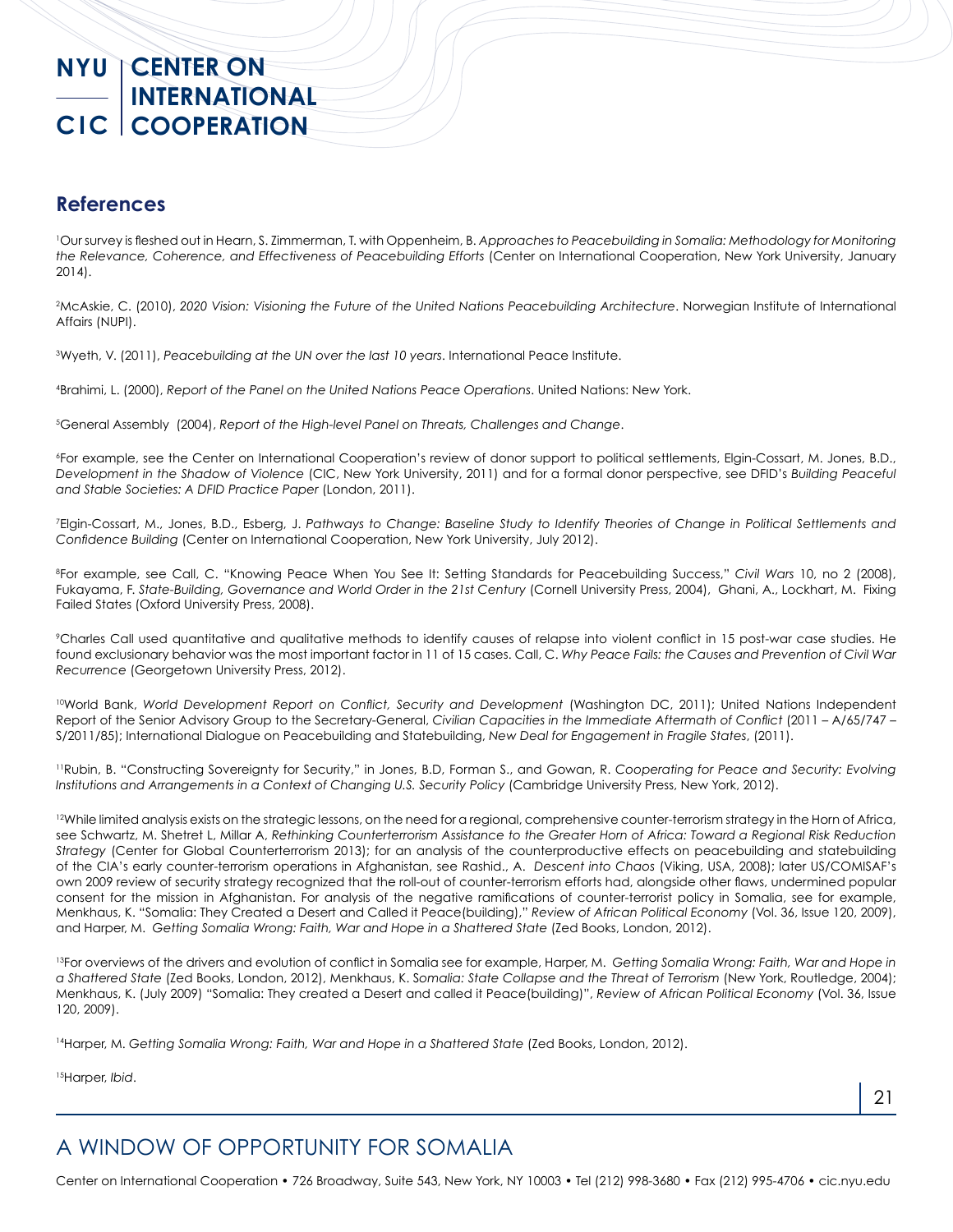<sup>16</sup>Phillips, S. "Political Settlements and State Formation: The Case of Somaliland," (Research Paper 23, Developmental Leadership Program, December 2013).

<sup>17</sup>Eubank, N., "Taxation, Political Accountability and Foreign Aid: Lessons from Somaliland," Journal of Development Studies 48:4, 19 April 2012;

18Harper, *Ibid*.

19Harper, *Ibid*.

20Menkhaus (2004, 2009), *Ibid*, Menkhaus, K. "Protracted State Collapse in Somalia: A Re-diagnosis," *Review of African Political Economy* (2003).

21"Private Sector Investment and Barriers to Growth Analysis in South-Central Somalia and Puntland" Adam Smith International Report for DFID, (May 2013).

22Harper, *Ibid*.

23Menkhaus, K. (2009) *Ibid*.

24For a recent review, see Murphy, T. Woods, A., "Turkey's International Development Framework, Case Study: Somalia," (Istanbul Policy Center, Sabanci University, 2014).

25The Wall Street Journal, ["Former BP Chief's New Quest: Wildcatting on the Edge of Danger; Tony Hayward, After Deepwater Horizon Debacle,](http://online.wsj.com/news/articles/SB10001424052702303615304579157593033516258)  [Seeks Oil in Somalia"](http://online.wsj.com/news/articles/SB10001424052702303615304579157593033516258), by Justin Scheck, Alexis Flynn and Idil Abshir, November 11, 2013

<sup>26</sup>For an in-depth review of "spoilers" and informal power dynamics, see Menkhaus, K. "Governance without Government in Somalia: Spoilers, State Building and the Politics of Coping," *International Security* (Vol. 31, No. 3, Winter 2006)

27Bryden, M. "Somalia Redux: Assessing the New Somali Federal Government," A Report of the CSIS Africa Program (Washington DC, 2013)

28We make reference here to the lessons on early peacebuilding and statebuilding outlined in: 2011 World Bank World Development Report on *Conflict, Security and Development* (WDR 2011); the UN's 2011 *Report of the Secretary-General on Civilian Capacities in the Immediate Aftermath of Conflict*; and the International Dialogue's *New Deal for Engagement in Fragile States*.

29Hearn, S. Zimmerman, T. with Oppenheim, B. Ibid.

30Bryden, *Ibid*.

31 UNSC Resolution 2111 (2013): The FGS is permitted to buy its own weapons to strengthen and build its armed forces, and foreign governments that provide military assistance to Somalia no longer require prior authorization from the UN. Instead, the FGS is required to notify the UN Security Council, although this practice has not always been respected.

32Security Council Committee Pursuant to Resolutions 751 (1992) and 1907 (2009) Concerning Somalia and Eritrea:: S/AC.29/2014/COMM.13, Letter dated 6 February 2014 from the Coordinator of the Somalia and Eritrea Monitoring Group addressed to the Chair of the Committee.

33"Somalia al-Shabaab militant reportedly killed in suspected U.S. drone strike near Barawe", CBS News, January 27, 2014.

34"Target in U.S. Raid on Somalia is Called Top Shabaab Planner of Attacks Abroad", New York Times, October 6, 2013.

35"'Imperfect Intelligence' Said to Hinder U.S. Raid on Militant in Somalia", New York Times, October 8, 2013.

36World Bank 2011 World Development Report, *Conflict, Security and Development* p. 108 (World Bank, Washington DC, 2011).

## A WINDOW OF OPPORTUNITY FOR SOMALIA

Center on International Cooperation • 726 Broadway, Suite 543, New York, NY 10003 • Tel (212) 998-3680 • Fax (212) 995-4706 • cic.nyu.edu